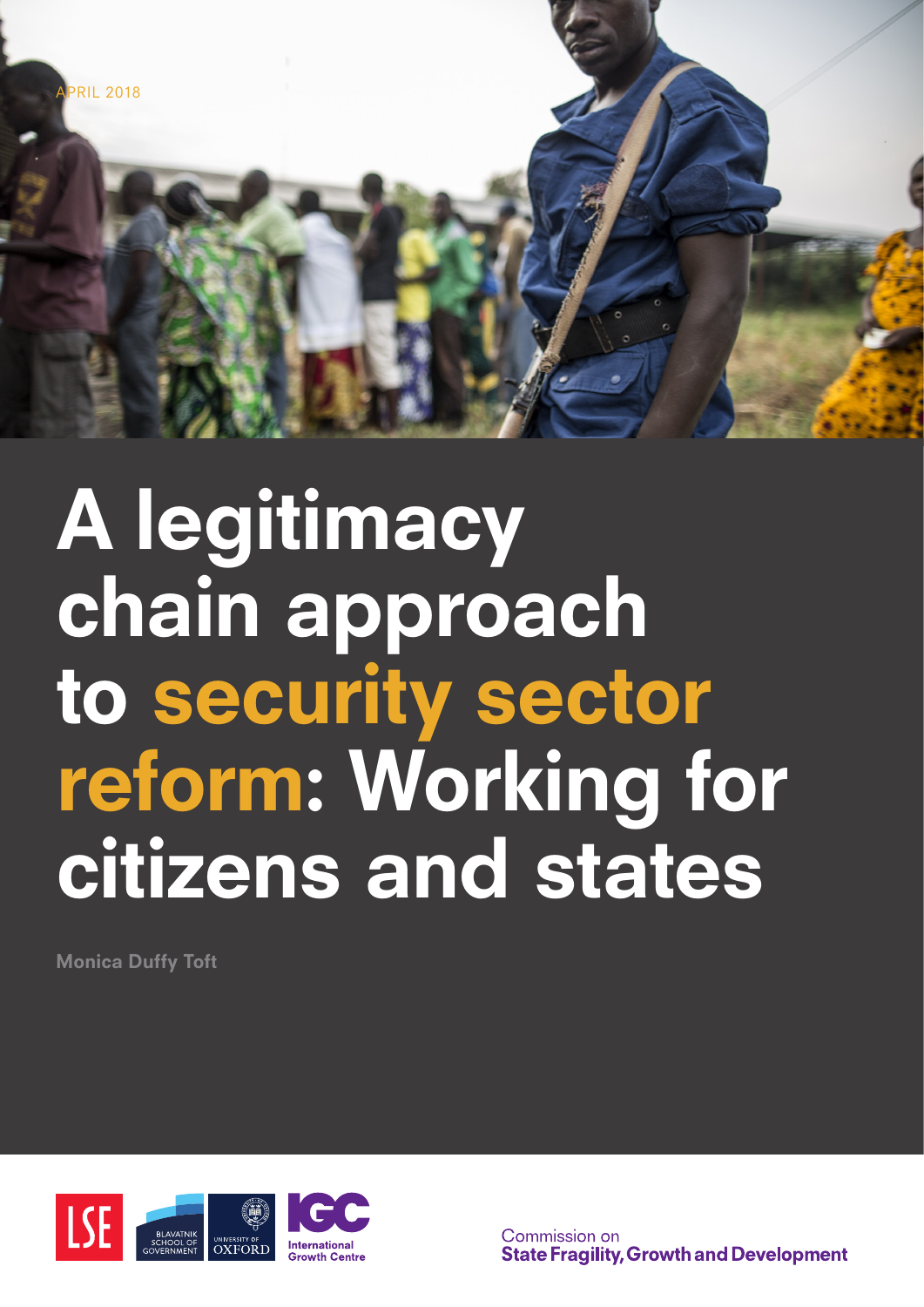Monica Duffy Toft is Professor of International Politics at The Fletcher School of Law and Diplomacy at Tufts University; Director of the Center for Strategic Studies; Faculty Associate of the Blavatnik School of Government, University of Oxford; and Global Scholar of the Peace Research Institute, Oslo.

#### About the commission

The LSE-Oxford Commission on State Fragility, Growth and Development was launched in March 2017 to guide policy to address state fragility.

The commission, established under the auspices of the International Growth Centre, is sponsored by LSE and University of Oxford's Blavatnik School of Government. It is funded from the LSE KEI Fund and the British Academy's Sustainable Development Programme through the Global Challenges Research Fund.

Cover photo: Marco Longari/Getty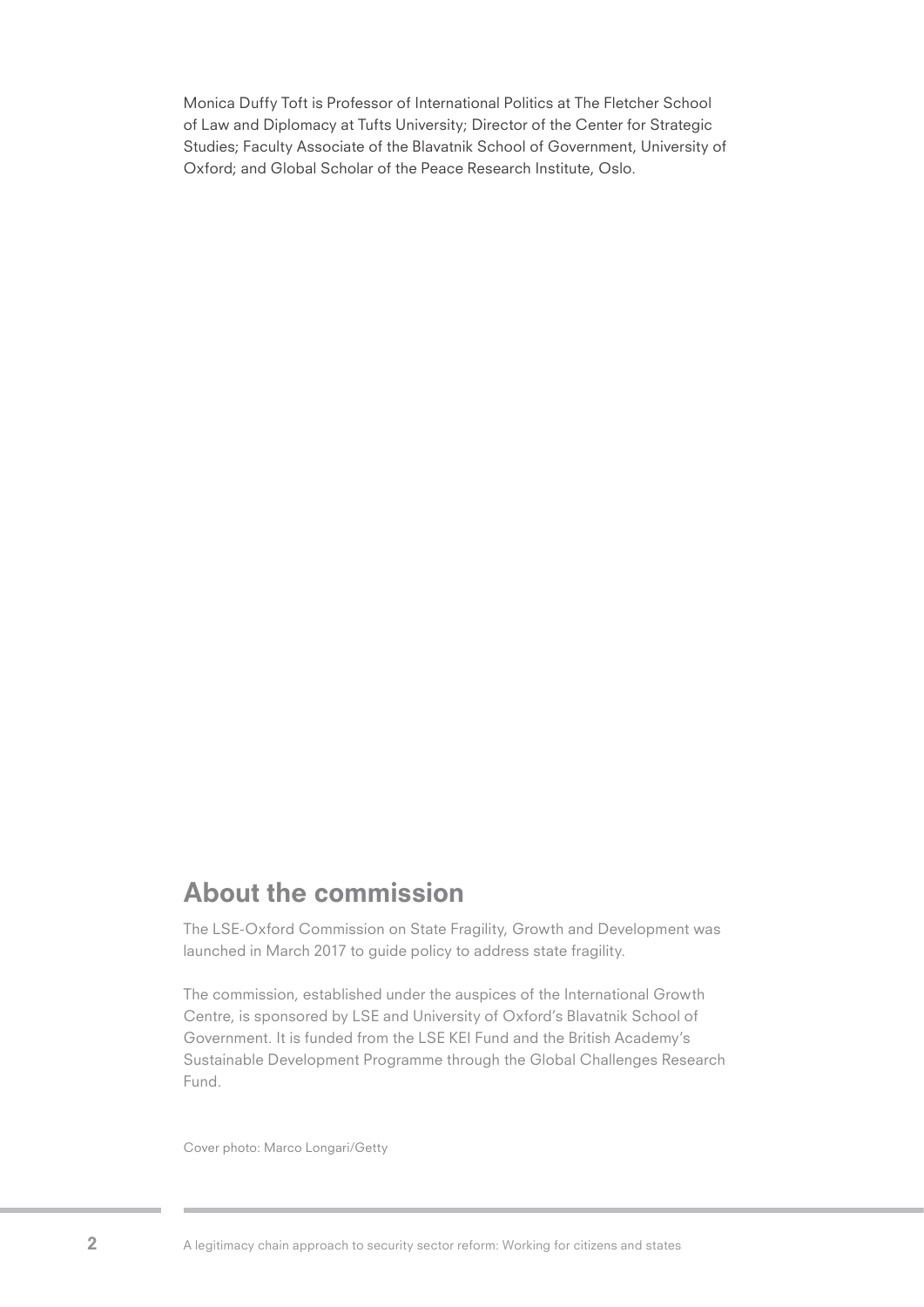### **Contents**

| <b>Introduction</b>                   |    |
|---------------------------------------|----|
| Three ideal types of security sectors |    |
| The legitimacy chain                  | 18 |
| <b>Conclusion</b>                     | 23 |
| <b>References</b>                     | 25 |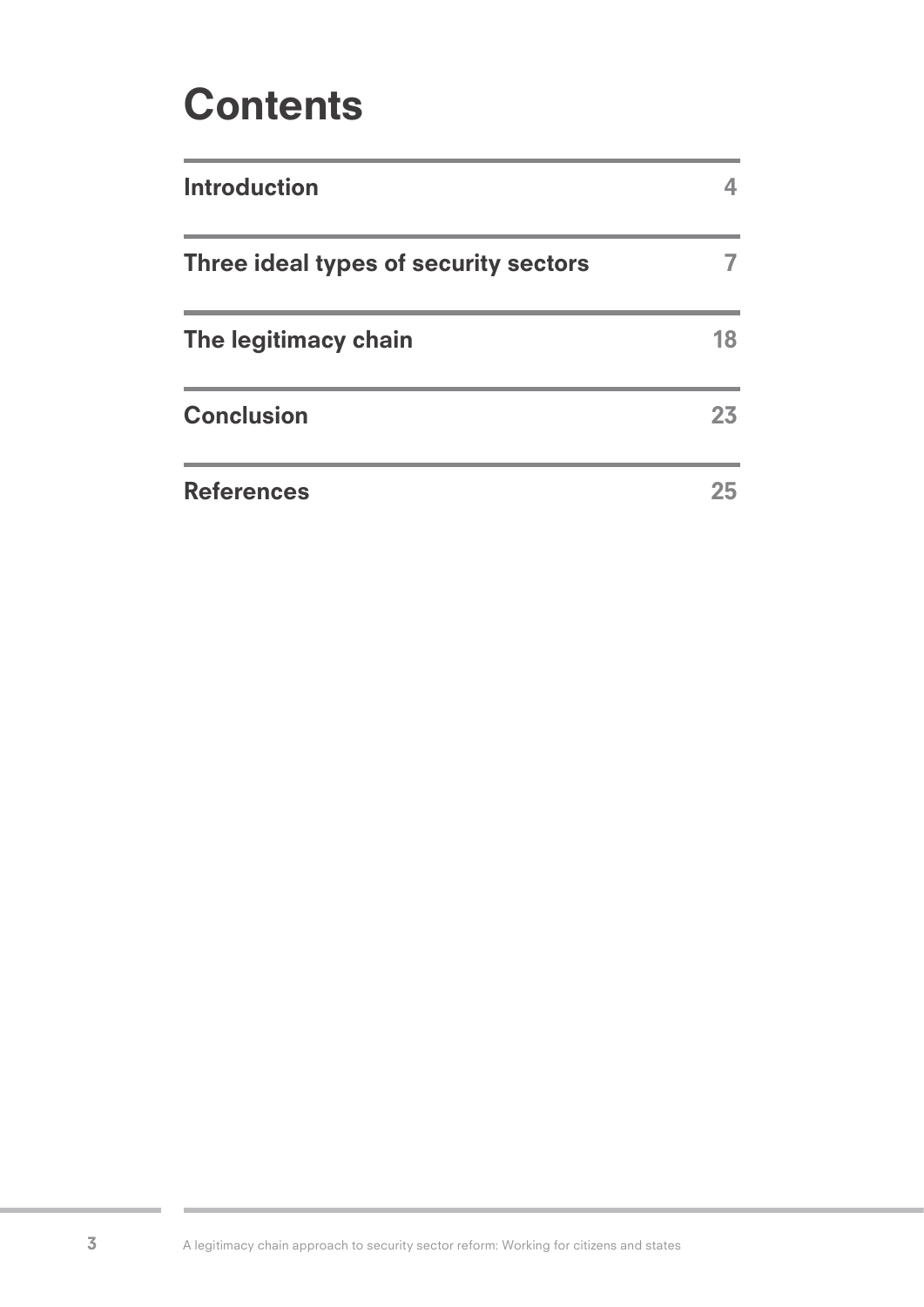### Introduction

Security sector reform (SSR) has become a prominent policy instrument to prevent states from collapsing, relapsing into civil war, and in securing the lives and livelihoods of a state's citizens. Hence, the effectiveness of the security sector is typically measured in two ways. First, by the ability of the security forces to operate to maintain order and peace, and second, by how effectively the security sector is managed, monitored, and held accountable by the body of citizens.<sup>1</sup>

Successful SSR requires high levels of legitimacy across the entire security sector. Most research on SSR focuses on a military for external defence and police for maintaining domestic order, yet in reality the security sector is made up of a chain. These links include the military, intelligence services, police, judges, and prisons – all of which need to work in tandem in order for the system to function and maintain itself.

One way to think about how these different actors within the security sector relate to each other is to consider them as part of a "legitimacy chain" in which the links work together to ensure that the security sector protects a state's borders from external threats, prevents state collapse and relapse into civil war, and secures the lives and, by enforcement of property rights, the livelihoods of its citizens. If the police are effective at stopping criminal activity, for example, but the judicial system is corrupt, incompetent, or understaffed, then citizens and those attempting to support the system will lose faith in that system and security is lost. And, if the army fails in its duties, the police then become more vulnerable to attack, or because the courts are corrupt, police efforts come to naught. This logic highlights a high degree of interdependence among the core components or links in the security system chain. A critical question is how to uncover the different ways in which each of the many links can be made sufficiently legitimate in the eyes of domestic and at times interstate audiences, such that the security sector can in fact reform, and just as critically, maintain itself indefinitely.

When one canvasses the security sector, it is possible to identify three ideal types. The first type consists of a unified security sector that serves the broad population. The second type comprises an ethnically or territorially fragmented

1 Krebs, R and Licklider, R "United they fall: Why the international community should not promote military integration after civil war," International Security, Vol. 40, No. 3, (2016); Jackson, P, "SSR and post-conflict reconstruction: The armed wing of state-building?," in The future of Security Sector Reform, ed. Sedra, M (Waterloo: CIGI, 2010); Chanaa, J, Security Sector Reform: Issues, challenges and prospects (Oxford: Oxford University Press, 2002); Knight, M, "Security Sector Reform, democracy, and tire social contract: From implicit to explicit," Journal of Security Sector Management Vol. 7, No. 1, (2009).

1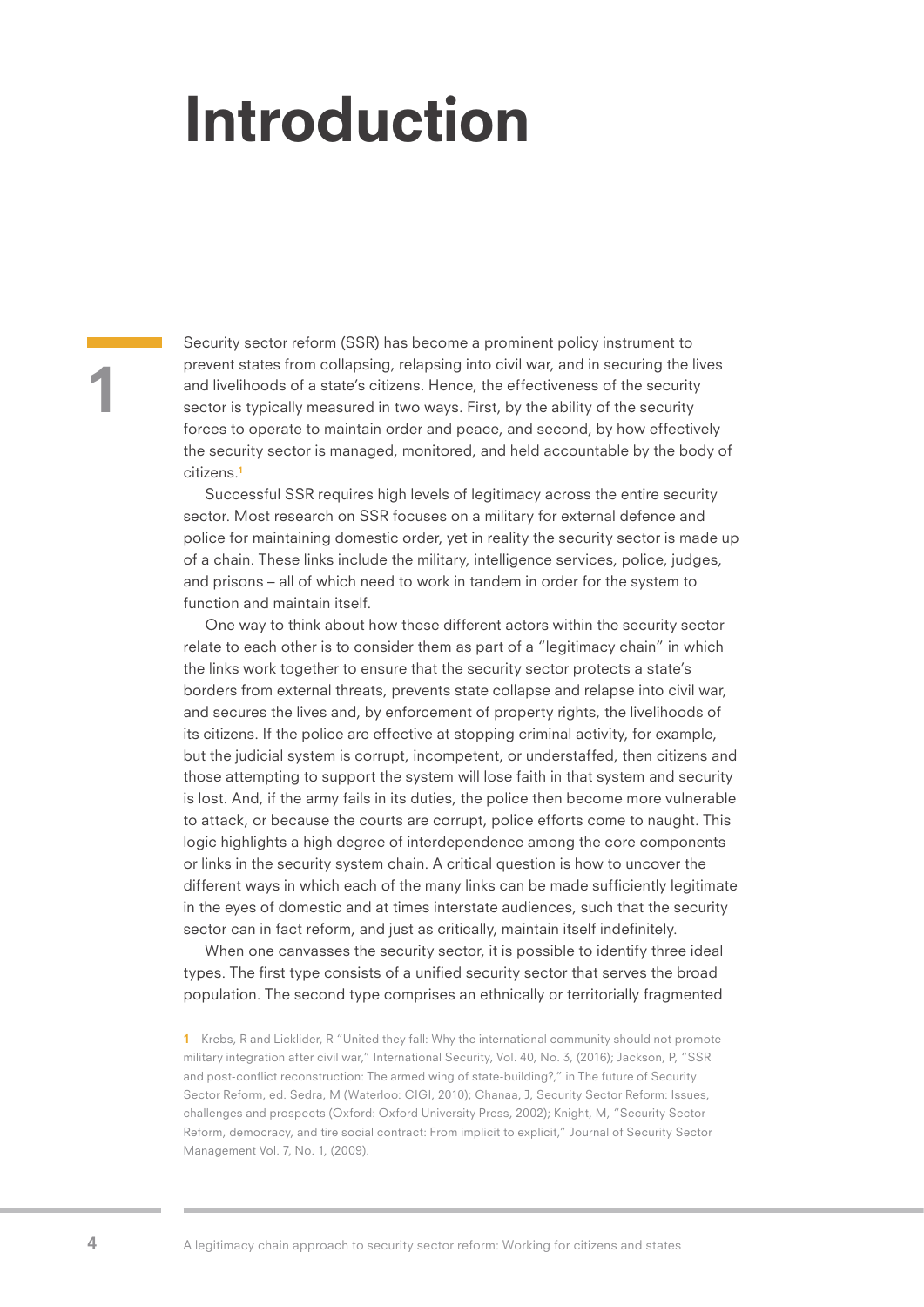security sector in which two or more groups maintain their own security forces, each protecting different constituencies. The third type consists of a personalistic, loyalty- or patronage-based security sector, in which an executive or warlord retains a military force whose loyalty is to the leader, and any security provided to that leader's family and extended network depends on that leader's varying calculations of which individuals or constituencies merit "his" (it is almost invariably a male) security provision.

In reviewing the literature and evidence on the varieties of security sectors, in a unified security sector both a resumption of civil war and state collapse appear rare. These systems also do relatively well in terms of securing the livelihoods of citizens (i.e. they create a secure space in which market transactions can occur and long-term investments become rational). Such security sectors emphasise:

- 1. The welfare of citizens (bottom up) rather than the tenure of the governing regime (top down.
- 2. The representation and empowerment of citizens over protection.
- 3. The movement beyond narrower security ideas (freedom from fear) to wider issues of well-being (freedom from want).
- In these settings, citizens are seen as partners not clients.

States with fragmented security sectors are also relatively unlikely to experience state collapse and relapse to civil war, but only if rival forces anticipate that taking up arms again would be very costly. Yet, because rival parties in fragmented security sectors often seek to preserve the option of resuming war, they are more likely to prioritise the build-up of a strong fighting force over the reform the entire security sector (one thinks of both Afghanistan and Iraq here). This means that the focus of such sectors tends to be on the military and physical aspects of security rather than encompassing a broader sense of human security and citizen interests.<sup>2</sup>

States with loyalty-based security sectors seem to be relatively unstable. Even when there is peace, challengers who seek to take control of the state and the rewards that go with that control are likely to arise and pursue a higher price for their loyalty. This often involves taking up arms as a way to bargain for a better deal. The corruption endemic to such loyalty-based security sectors means that this type of security sector fares relatively poorly in terms of ensuring human

2 In the two decades since release of the UN development report of 1994 there has been a steady increase in both concern and debate for "human" security. The concept of "human" security rather than traditional "national security" or even simply "security" has emerged from broad recognition that along with war and more physical threats to human existence, poverty and other assaults on individual and collective human dignity below the level of the state as a form of political association have been, and continue to be, major causes of conflict. Human security is often thought of as comprising a multidimensional sense of security that includes: "1) economic security (e.g. freedom from poverty); 2) food security (e.g. access to food); 3) health security (e.g. access to health care and protection from diseases); 4) environmental security (e.g. protection from such dangers as environmental pollution and depletion); 5) personal security (e.g. physical safety from such things as torture, war, criminal attacks, domestic violence, drug use, suicide, and even traffic accidents); 6) community security (e.g. survival of traditional cultures and ethnic groups as well as the physical security of these groups); and 7) political security (e.g. enjoyment of civil and political rights, and freedom from political oppression)." See Paris R, "Human Security: Paradigm Shift or Hot Air," International Security, Vol. 26, No. 2 (Fall 2001), pp. 87–102. Quote found on p. 91.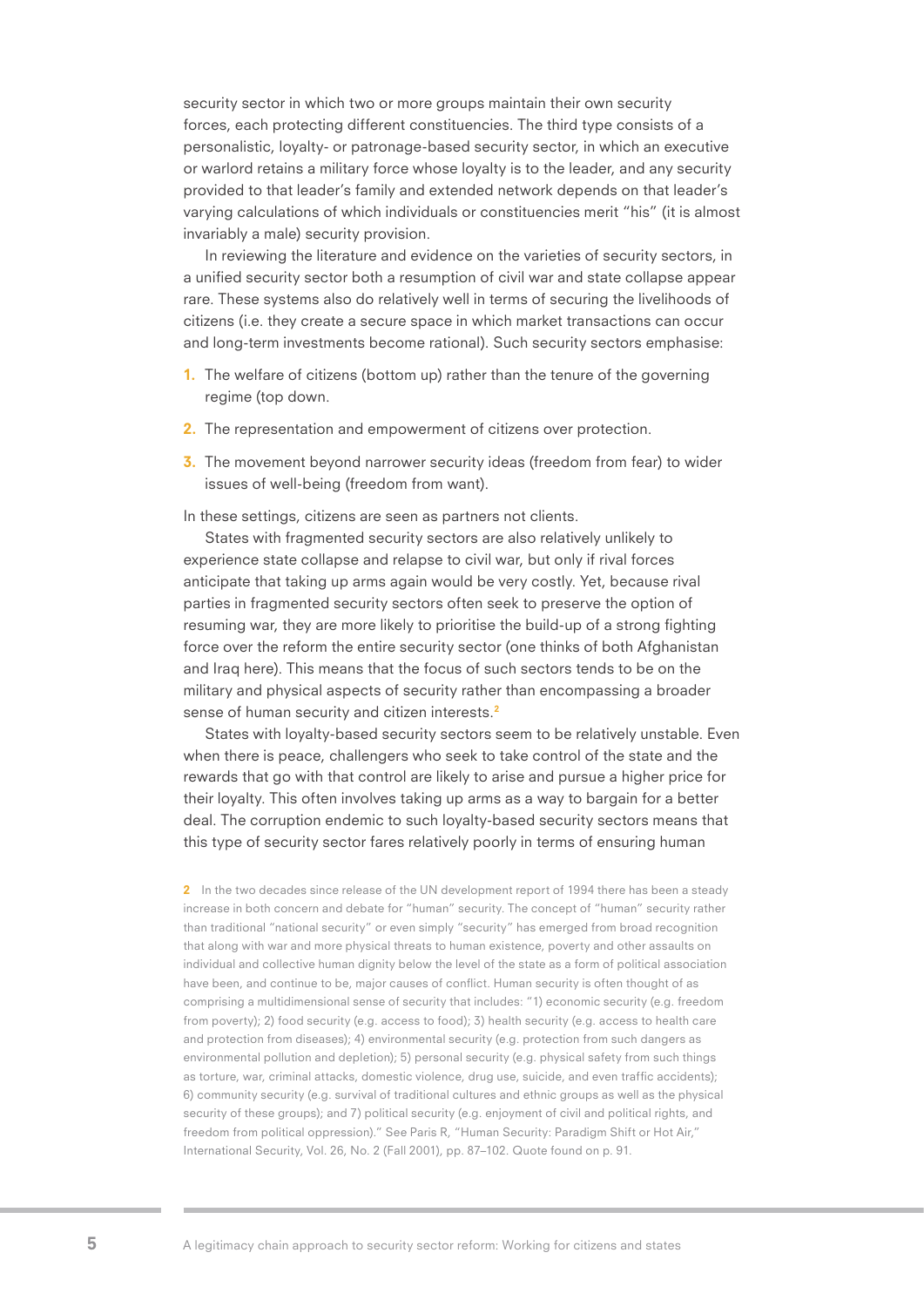security and advancing any broader interests of the citizenry, and may also lead to state collapse (particularly through coups) and a relapse into civil war. A chief difficulty is endemic uncertainty: periodic violence and shifting loyalties make it irrational to invest in long-term projects, which means that economic development sufficient to support a broader population becomes impossible, and citizens who wish to be protected by the patronage network become dependent on cheaply accessible natural resources (e.g. gold, diamonds, petroleum) or high- return cash crops such as opium poppies or coca.

In the remainder of this memo, these three ideal type SSR variations are further examined by looking at a sample of SSR efforts since the end of the Cold War. After highlighting these variations, the subsequent section addresses how SSR should ideally be managed as holistically as possible, because of the high degree of interconnectedness of key security institutions: links in the legitimacy chain. Indeed, it follows that success in SSR demands a minimum threshold of legitimacy be acquired and maintained by each link in the chain.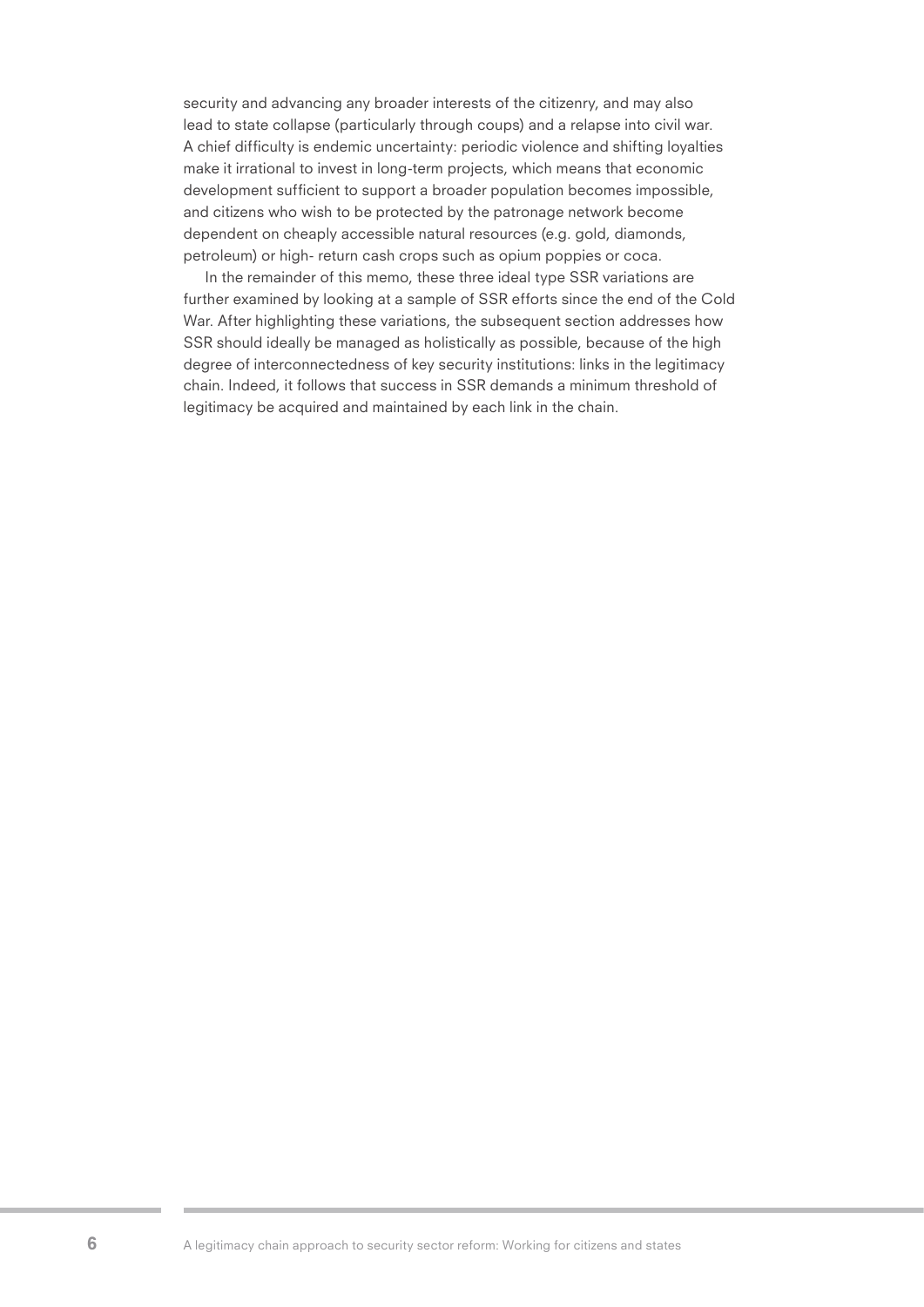### Three ideal types of security sectors

Developing ideal types of the security sector is important as they can provide insight into how regimes might try to improve the effectiveness of their security to enhance state stability and prevent state collapse. Moreover, although the onus of the task falls onto domestic constituencies, external actors do have tools to incentivise actors to reform their security sectors. One need only consider British efforts in Sierra Leone and American efforts in Liberia. These ideal types can be understood as strategies used by regimes to accomplish their goals, but there is variation in whether these goals relate to building an effective fighting force and/ or securing the livelihoods of the entire population. Each of these ideal types can be linked to cases in which an attempt at SSR took place since the end of Cold War, which makes it possible to examine what has been attempted, what has worked, and what has failed.

#### The integrated, unified security sector

The first ideal type is the integrated, unified security sector. Unlike adversaries in interstate wars, civil warring parties are located in a single country and unless the state is partitioned—a possible, but unlikely outcome—the opposing parties will have to live together within those borders once conflict ends. Parts of the armed forces can maintain a presence in their respective areas of control, but creating a unified military through integration is also a possibility.

In a recent article, political scientists Ronald Krebs and Roy Licklider define military integration as the inclusion of the formerly warring parties—of which there are often more than two—and/or the populations they represent in the state's new national military.<sup>3</sup> Creating a unified security sector essentially harkens back to Max Weber's argument that the state should have a monopoly on the legitimate use of force within a bounded territory. Although military integration is fairly common, it is not a default policy. Political scientist Caroline Hartzell estimates that only 40% of the peace agreements that ended the 128 civil wars from 1945 to 2006 called for some form of integration of the military

**<sup>3</sup>** Krebs, R and Licklider, R, "United they fall: Why the international community should not promote military integration after civil war.", Quarterly Journal: International Security, vol. 40. No. 3, (Winter 2015/16)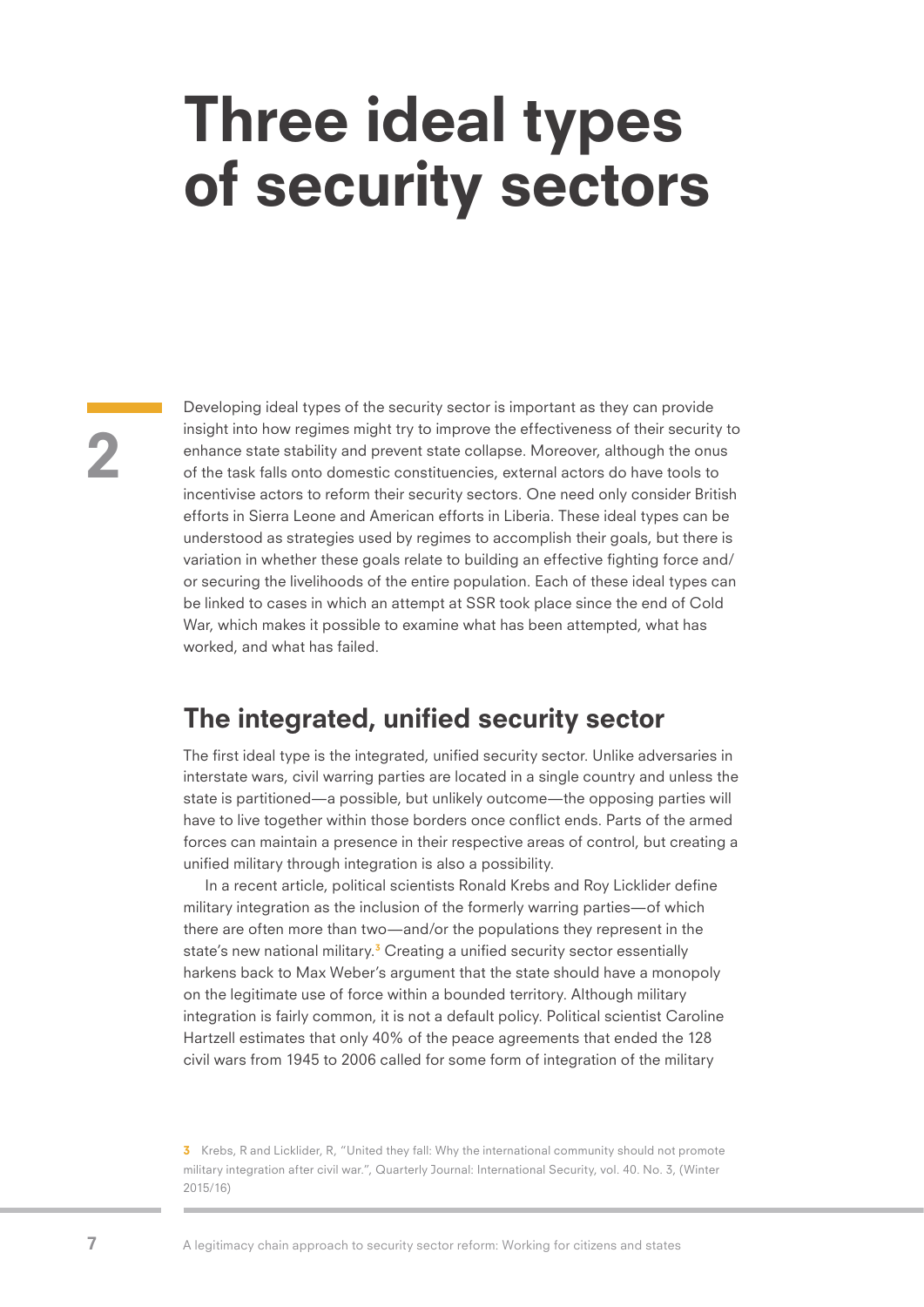forces of the adversaries.<sup>4</sup>

A considerable portion of the quantitative literature on SSR has focused on efforts to reform opposing military forces in post-civil war states into a unified army. Political scientists Katherine Glassmyer and Nicholas Sambanis, for example, argue that rebels are often reluctant to demobilise, because once they lay down their weapons they not only lose crucial bargaining power, but the government can renege on the promises made during peace negotiations.

Integration of rebels into a consolidated government army affords rebels with greater certainty that the government is sincerely committed to peace, because it makes reneging on the peace agreement more costly to the government. However, Glassmyer and Sambanis find that integration does not have a significant impact on preventing civil war recurrence, though they find that this is often because of the poor implementation of military integration provisions (which may signal a lack of intention to honour bargaining commitments) not the provisions themselves.<sup>5</sup>

Looking at 15 cases of civil war recurrence, political scientist Charles Call finds that peace is more sustainable if relevant elites are included in the national army and the police force.

According to Call, the inclusion of former rivals in the post-war security sector is crucial because the concentration of control in the security sector by one side would make this control illegitimate, ultimately undermining the prospects for durable peace and thereby raising the spectre of a recurrence of civil war and state collapse.<sup>6</sup>

Most of the work on security sector reform has been focused on security sector provisions as mediated through peace agreements, yet most civil wars end by military victory rather than just through the conclusion of negotiated settlements. To investigate whether there is a difference in settlement types in maintaining the peace, political scientist Monica Toft employs a statistical analysis on civil war termination through settlements and victories. She finds that all else equal, victory decreases the likelihood of war recurrence, whereas negotiated settlements increase it. Toft explains that the reason victories are less likely than peace agreements to lead to civil war recurrence is that the defeated party would risk outright destruction if it were to take up arms again.<sup>7</sup> Translating this insight to civil wars that have ended through the conclusion of an agreement, Toft shows that peace agreements that credibly guarantee great harm to potential defectors are most likely to succeed in maintaining the peace.<sup>8</sup> Hence,

4 Hartzell, C, "Mixed motives? Explaining the decision to integrate militaries at civil war's end," in New armies from old: Merging competing military forces after civil wars, ed. Licklider, R (Washington, D.C.: Georgetown University Press, 2014), p. 13.

5 Glassmyer, K and Sambanis, N. "Rebel—military integration and civil war termination," Journal of Peace Research, Vol. 45, No. 3, (2008).

6 Call, C, Why peace fails: The causes and prevention of civil war recurrence (Georgetown University Press, 2012), Also see Toft, M, Securing the peace: The durable settlement of civil wars, (Princeton University Press, 2009).

7 See Wagner, R, "The causes of peace," in Stopping the Killing: How Civil Wars End, ed. Licklider, R (New York: New York University Press), pp. 235–268.

8 Whether this "peace" is a just peace is a separate, and of course critical question. But given the difficulty of judging justice objectively, the physical destructiveness of civil war in general, the now common problem of refugees, and the chance a renewed war might spread, many observers historically weigh peace more heavily than justice.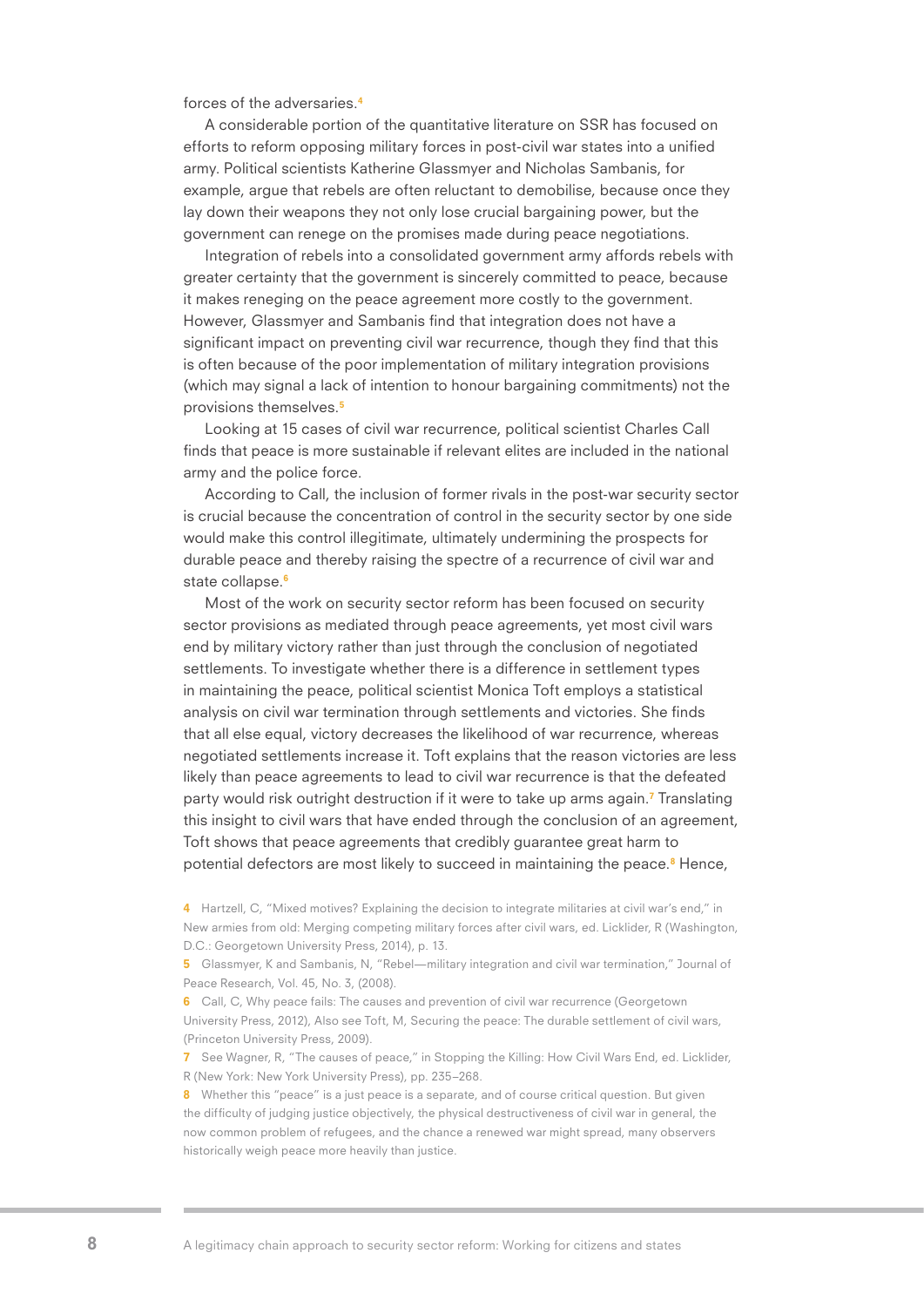security sector reform plays a crucial role in achieving long-term peace, since it would make defection costly for spoilers of the peace agreement.<sup>9</sup>

In addition, the bulk of the quantitative work on the effect of military integration on the durability of peace codes military integration as a dummy variable. Yet, there is a great deal of variation when it comes to military integration.<sup>10</sup> Recognising this variation, Krebs and Licklider construct a threedimensional framework to understand the nature of military integration provisions and the implementation of these provisions. Their first dimension pertains to the magnitude of the military integration. This dimension reflects whether the composition of the army is heavily skewed toward one set of combatants or whether the composition is more balanced. The extent of the horizontal integration of units forms their second dimension. A state can have a single military, but this military could be made up of several different units that are constituted on the basis of the former warring parties. If this is not the case – meaning that units consist of a mix of former fighters from all of the warring parties – one can speak of a high level of horizontal integration. However, a high level of horizontal integration does not necessarily mean that the leadership of the military is shared. To measure this aspect of military integration, Krebs and Licklider recognise that a vertical integration of the officer corps is an important third dimension of military integration.<sup>11</sup> The composition of the security sector in post-genocide Rwanda is a key example for how the vertical integration of the officer corps operates. While Rwanda's national army consists of both Hutu and Tutsi soldiers, the officer corps consists almost entirely of Tutsi officers. This has made it possible for the Rwandan government to claim that the Rwandan security sector is unified and fully integrated, while, in reality, the Tutsi officers retain exclusive decision-making power within the security sector.<sup>12</sup>

A perfectly integrated, unified security sector scores high on each of the three dimensions identified by Krebs and Licklider, yet it is rare. Drawing on 11 case studies, they show that neither deep nor shallow military integration tend to change the former opposing parties' preferences over whether to resume armed fighting. Moreover, Krebs and Licklider also find that it is relatively easy for former rivals to extricate themselves from military integration processes should they wish to take up arms again.<sup>13</sup> Rather, they find that military integration may be a consequence rather than a cause of peace: in other words, when the underlying conditions for peace exist, military integration succeeds, and when they do not, integration fails.<sup>14</sup>

9 Toft, M, Securing the peace: The durable settlement of civil wars, (Princeton University Press, 2009)

10 For example, see, Glassmyer, K and N Sambanis, "Rebel—military integration and civil war termination," Journal of Peace Research, Vol. 45, No. 3, (2008); Hartzell, C, "Mixed motives? Explaining the decision to integrate militaries at civil war's end," in New armies from old: Merging competing military forces after civil wars, ed. Licklider, R (Washington, D.C.: Georgetown University Press, 2014)

11 Krebs, R and R Licklider, "United they fall: Why the international community should not promote military integration after civil war.", Quarterly Journal: International Security, vol. 40. No. 3, (Winter 2015/16)

12 Ibid.

**13** Ibid.

14 Ibid.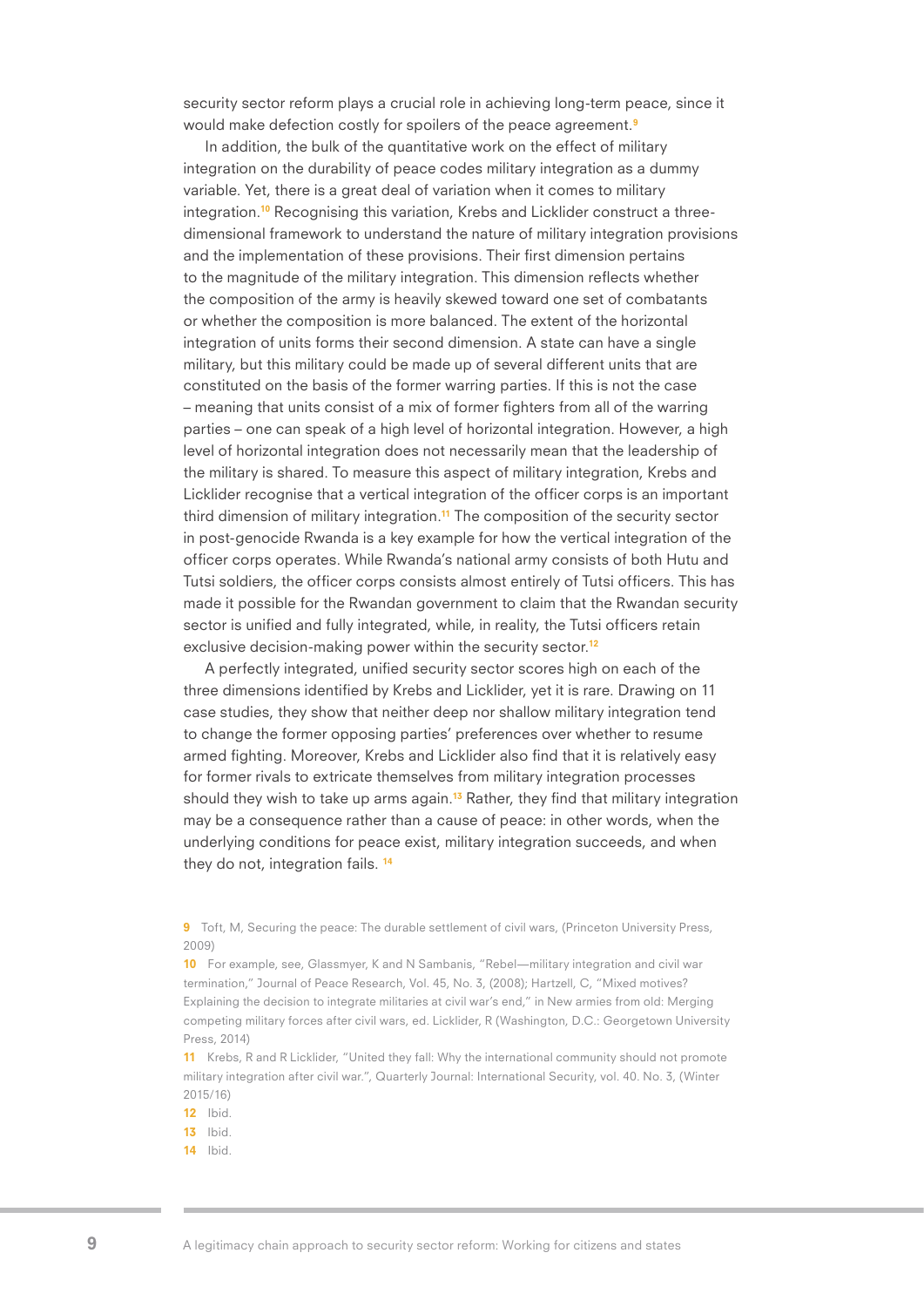It is important to point out that military integration is only one aspect of SSR, one link in the legitimacy chain. Indeed, for SSR to succeed it should improve relations of the state with the population as a whole. A telling example is the SSR effort following the civil war in Sierra Leone (1991–2002). With the conclusion of a peace agreement, the United Nations Mission in Sierra Leone (UNAMSIL) was deployed in 1999. Once the security situation was largely stabilised in 2001, policymakers within Sierra Leone, with strong external support from the UK, turned their attention to various SSR-related tasks such as strengthening the Ministry of Defence, building the capacity of the police forces, and developing a new national security policy.<sup>15</sup> By the end of the civil war, a broad political consensus had emerged between the government and the general population that significant SSR had to take place.<sup>16</sup> This new national security policy was shaped by consultations with the local populations conducted by the Office of National Security (ONS). The ONS was established to provide the government information on security matters outside of the capital. Accordingly, the ONS had links throughout the entire country. The ONS used its emergent information network to manage a consultation process, in which locals from several regions reported their most pressing security concerns.

Importantly, the high degree of ownership over the SSR process in Sierra Leone meant that the government policy prioritised human security over traditional security-related goals. For instance, building the capacity of the police was prioritised over that of the military forces.<sup>17</sup> The subsequent successful SSR process in Sierra Leone shows that citizens have to believe that the state is working for them, not as a predator, and that all citizens are to be treated in the same way.

These same dynamics followed the civil war in El Salvador (1980–1992). Although the war had been over distributional issues (mostly land), the overarching craving for reform of the security sector affected the content of the Chapultepec Accords; the share devoted to security overwhelmed that devoted to all other issues combined, and the level of detail regarding security provisions was also striking.<sup>18</sup> It also explains why, when inconsistencies, cheating, and bitter- enders threatened to derail the plan, skilful intervention by UN mediators was able to persuade both sides to continue the process toward non-violent conflict resolution. El Salvador's transition from conflict to peace is considered to be "among the most successful implementations of a peace agreement in the post-Cold War period."19 After the Accords were signed, the ceasefire held, the

15 OECD, Guidelines on Security System Reform and Governance (Paris: OECD Publishing, 2005), p. 46.

16 Detzner, S, "Modern post-conflict Security Sector Reform in Africa: Patterns of success and failure," African Security review, Vol. 26, No. 2, (2017), p. 123.

17 United Nations Department of Peacekeeping Operations, African Perspectives on Security Sector Reform (New York: United Nations, 2010). Similar dynamics followed the war in El Salvador but were more self- directed. Similar dynamics followed the war in El Salvador but were more selfdirected.

18 Toft, M, Securing the peace: The durable settlement of civil wars, (Princeton University Press, 2009), chapter 7.

19 Call, C, "Assessing El Salvador's transition from civil war to peace," in Ending Civil Wars: The Implementation of Peace Agreements, eds. Stedman, S, D Rothchild and E Cousens, (Boulder, CO: Lynne Rienner Publishers, 2002), p. 383.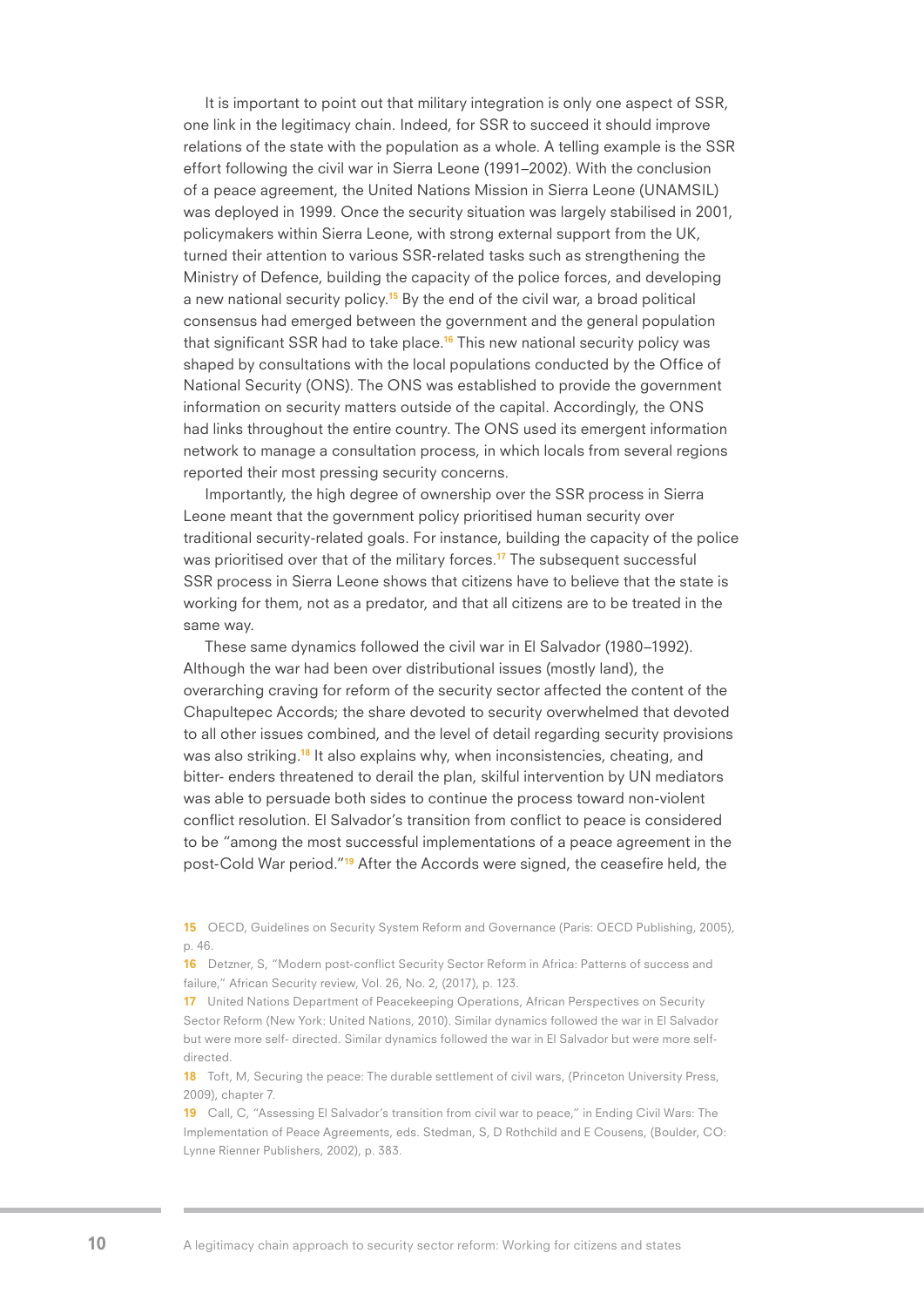opposition disarmed and officially joined El Salvador's political system forming the nation's second-largest political party, and the elections held in 1994 were, at the time, the sole example of free and fair elections in a post-war environment.<sup>20</sup>

While we know that a feeling among the population that the state is working for them is the ideal, in order for an integrated security sector to form and function, there does seem to be something about the need for a feeling of unity, comitym and the like. It is extremely challenging for policymakers to develop this feeling of unity. Indeed, while the government and armed opposition forces are combined to form a single military in many post-war countries, these security sectors are commonly only unified on paper and key provisions are dropped during the implementation of those words on paper.<sup>21</sup> The next section turns our attention to these more fragmented security sectors.

#### The ethnic or territorially fragmented security sector

Following a civil war, former conflict parties may try to create a unified army, but they may also seek to maintain their own forces to control specific parts of a state's territory, resulting in a fragmented security sector. The Ivory Coast after the conclusion of the Ouagadougou Political Agreement, signed on 4 March 2007, is one such example. The Ouagadougou Political Agreement stipulates the integration of the Ivory Coast's two rival forces, the government forces and the Forces Nouvelles, into a joint operational structure. However, this joint operational structure was specified to be under the command of two parallel chiefs of staff.

Consequently, the rival forces operating in the Ivory Coast were 'unified' only on paper. The reality was that the forces served under separate, non-integrated chains of command.<sup>22</sup> To put it in the framework of Krebs and Licklider, there was neither horizontal integration of the armed forces nor vertical integration of the officer corps. More to the point, each territorially bounded civilian constituency was likely to consider only its own armed forces legitimate, therefore creating, again in the context of Weber's definition of the state, two separate de facto pseudo states.

A fragmented security sector might be more stable than one would initially expect. Consider two situations identified by Toft in which the permanent termination of a civil war is relatively likely. A first situation is a situation in which there is a guarantee of long-term, neutral, and skilful cooperation aimed at SSR. This situation relates to the ideal type of an integrated, unified security sector outlined above. The second situation identified by Toft is a situation in which the

20 See Kumar, K and M Ottaway, "From bullets to ballots: A summary of findings from six postconflict election studies," paper presented at a Conference on Promoting Democracy, Human Rights and Reintegration in Post-Conflict Societies (Washington, D.C.: USAID, October 1997).

21 See: de Waal, A, "Peace and the security sector in Sudan, 2002-11," African Security Review, Vol. 26, No. 2, (2017), p. 19; Uzoechina, O, Security Sector Reform and governance processes in West Africa: From concepts to reality (Geneva: DCAF, 2014).

22 Uzoechina, O, Security Sector Reform and governance processes in West Africa: From concepts to reality (Geneva: DCAF, 2014). pp. 19-20.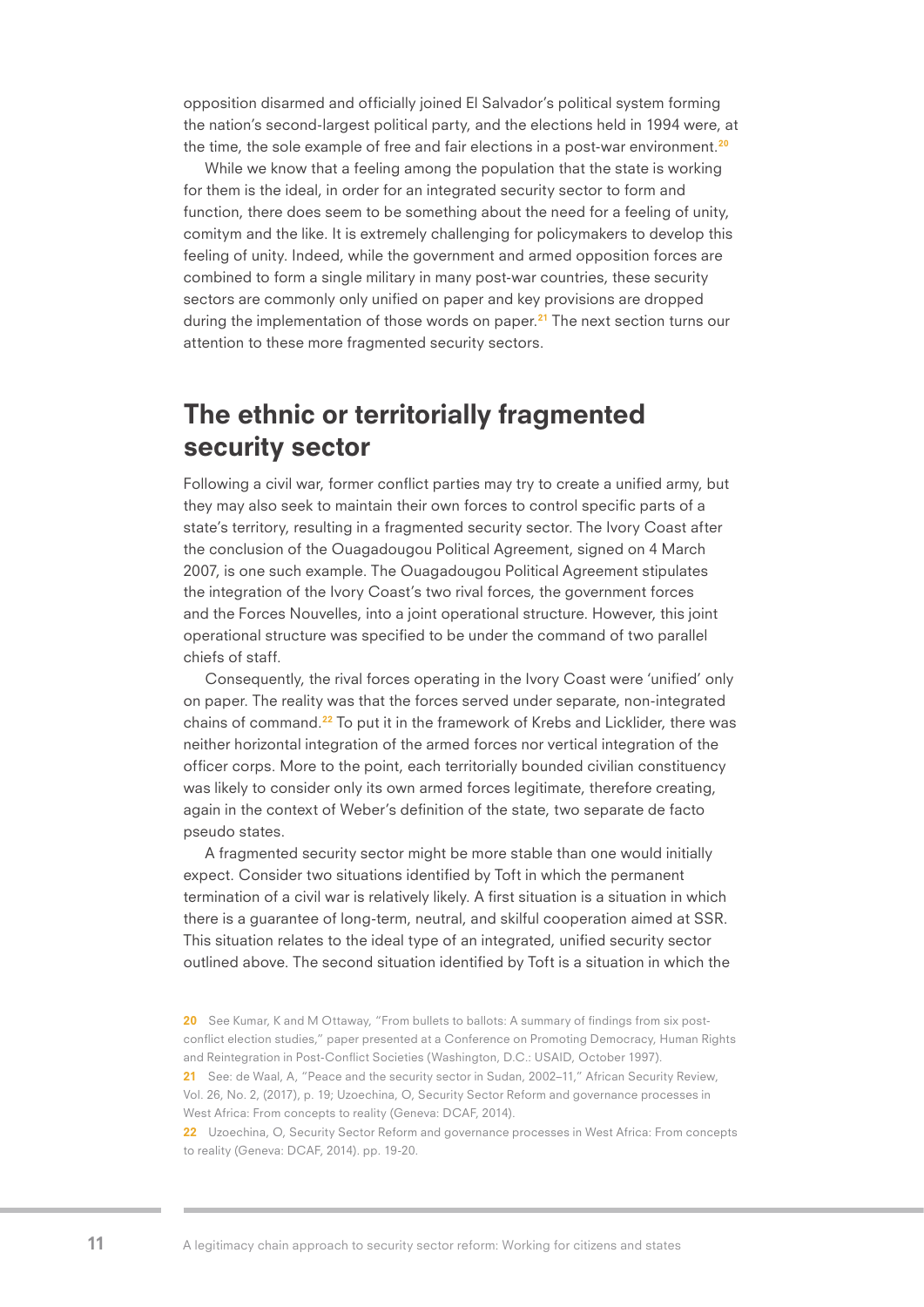surviving combatants remain relatively balanced in their capacity to deal and sustain harm.<sup>23</sup> This situation relates to what can be described as an ethnic or territorial fragmented security sector, given that the rival parties remain strong enough to inflict significant harm on one another.

Indeed, there is some evidence that speaks in favour of a fragmented security sector as opposed to a unified security sector when it comes to stability.<sup>24</sup> In an analysis that focuses on what explains ceasefire durability, political scientist Page Fortna finds that ceasefire agreements that specify demilitarised zones and the separation of forces are significantly more likely to hold.<sup>25</sup> This would suggest that, at least on the short term, an integrated, unified security sector may not always be preferable.

By contrast, Hartzell shows that peace is more likely to be prolonged if the conflict parties share military power when the war has ended.<sup>26</sup> Shifting the focus to the implementation of military power-sharing provisions, Matthew Hoddie and Hartzell also find that the implementation of military power-sharing provisions has a particularly strong impact on the durability of peace.<sup>27</sup>

While a fragmented security sector does not necessarily lead to a resumption of armed fighting, improving relations with the broader population and protecting its interests proves more challenging. Consider, for example, SSR in postconflict Sudan during the implementation period of the 2005 Comprehensive Peace Agreement (CPA) between the Government of Sudan and the Sudan People's Liberation Movement/Army (SPLM/A). The CPA stipulated that both the Government of Sudan and the SPLM/A in the South could maintain their own forces, which legitimised a territorially fragmented security sector.<sup>28</sup> Moreover, Paragraph 7(a) of Chapter VI of the CPA specified that "No armed group allied to either party shall be allowed to operate outside the two forces." In other words, the peace agreement ensured that no other armed party could challenge the Government of Sudan or the SPLM/A in their respective areas of control under their distinct and separate armed forces.

The fragmented security sector in Sudan between 2005 and 2011 essentially maintained the status quo as it had been at the end of the civil war, except for the armed fighting itself. Yet, the return to a full-blown civil war remained a real possibility. Many within South Sudan were afraid that the North would not accept the outcome of the January 2011 referendum. As such, there was a

23 Toft, M, Securing the peace: The durable settlement of civil wars, (Princeton University Press, 2009).

24 A notable exception is a study by Walter, in which she finds that quotas in which the composition of the new military force is specified, are not significantly more likely to make negotiated settlements more stable. See Walter, B, Committing to peace: The successful settlement of civil wars (Princeton: Princeton University Press, 2002), pp. 63-86.

25 Fortna, V, Peace time: Cease-fire agreements and the durability of peace (Princeton University Press, 2004); Fortna, V, "Scraps of paper? Agreements and the durability of peace," International Organisation, Vol. 57, No. 2, (2003).

26 Hartzell, C, "Settling civil wars: Armed opponents' Fates and the duration of the peace", sage journals, Vol. 26, No. 4, 2009, pp. 347-365

27 Hoddie, M and C Hartzell, "Civil war settlements and the implementation of military powersharing arrangements," Journal of Peace Research, Vol. 40, No. 3, (2003). For further support, see Jarstad, A and D Nilsson, "From words to deeds: The implementation of power-sharing pacts in peace accords," Conflict Management and Peace Science, Vol. 25, No. 3, (2008).

28 The CPA is available at: http://ucdp.uu.se/downloads/fullpeace/Sud%2020050109.pdf.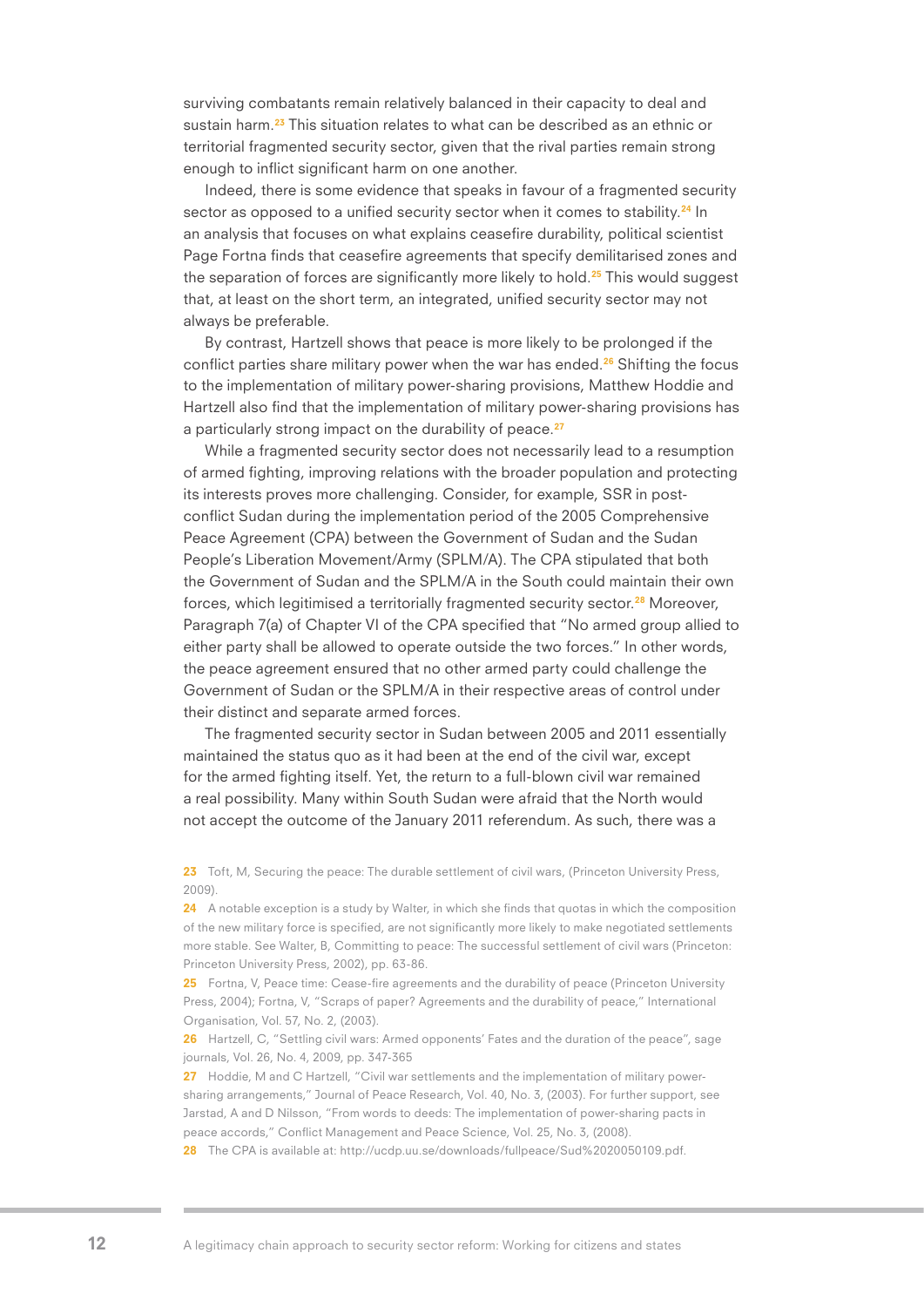massive build-up of the armed forces on both sides, but particularly on the South Sudanese side. In 2004, the SPLM/A had around 30,000 fighters, but by 2012, with the recruitment of additional soldiers and integration of militias and rival armed groups, this figure had grown nearly eight-fold, to  $230,000$ .<sup>29</sup> Although this significant increase served as an effective way to signal that non-compliance with the outcome of the referendum on independence would be costly for Khartoum, civilian control over the security sector was completely absent.<sup>30</sup> In addition and significantly, the considerable resources spent on building up the army meant less funding for improving the daily lives of the general population in South Sudan, with some estimating that upwards of 60% of the budget was spent on the military, while much of the population faced (and still faces) starvation.<sup>31</sup>

Moreover, effective reform of the police forces is also challenging in fragmented security sectors. For example, international efforts to restructure the police in Bosnia and Herzegovina were ineffective because of the delicate ethnopolitical power-sharing model in place in Bosnia and Herzegovina following the war that ended with the Dayton Peace Agreement concluded on 14 December 1995.<sup>32</sup> Transforming a highly fragmented police system into a de-politicised single structure turned out to be virtually impossible, and is likely to continue into the foreseeable future.<sup>33</sup>

#### The personalistic, loyalty-based security sector

A third type of security sector is the personalistic, loyalty-based security sector, in which the executive retains a military force and this force is premised on patronage and personal loyalty networks. According to political scientist William Reno, one of the leading scholars on patronage politics in Africa, patronage networks provide the "social context in which armed group leaders arise and influence how they obtain and use resources.<sup>"34</sup> Patronage influences who leaders recruit to assume positions of power within the state or within the armed opposition. A classic example of a leader exerting control through patronage is Mobutu Sese Seko, who ruled Zaire from 1965 to 1997. Mobutu heavily

32 Padurariu, A, "The implementation of police reform in Bosnia and Herzegovina: Analysing UN and EU efforts," Stability: International Journal of Security and Development, Vol. 3, No. 1, (2014).

33 Muehlmann, T, "Police restructuring in Bosnia-Herzegovina: Problems of internationally-led Security Sector Reform," Journal of Intervention and Statebuilding, Vol. 2, No. 1, (2008).

34 Reno, W, "Patronage politics and the behaviour of armed groups," Civil Wars, Vol. 9, No. 4, (2007); Bates, R, When things fell apart: State failure in late-century Africa (Cambridge: Cambridge University Press, 2008).

<sup>29</sup> Snowden, J. "Work in progress: Security force development in South Sudan through February 2012," Small Arms Survey, HSBA Working Paper 27, (2012) p.20.

<sup>30</sup> de Waal, A, "Peace and the security sector in Sudan, 2002-11," African Security Review, Vol. 26, No. 2, (2017)

<sup>31</sup> de Waal, A, The real politics of the horn of Africa: Money, war and the business of power (Cambridge: Polity, 2015); and http://aa.com.tr/en/africa/south-sudan-denies-big-military-spendingdespite-famine/774112, 2017; http://www.sudantribune.com/spip.php?article54748, 2015; http:// allafrica.com/stories/201705040131.html, 2017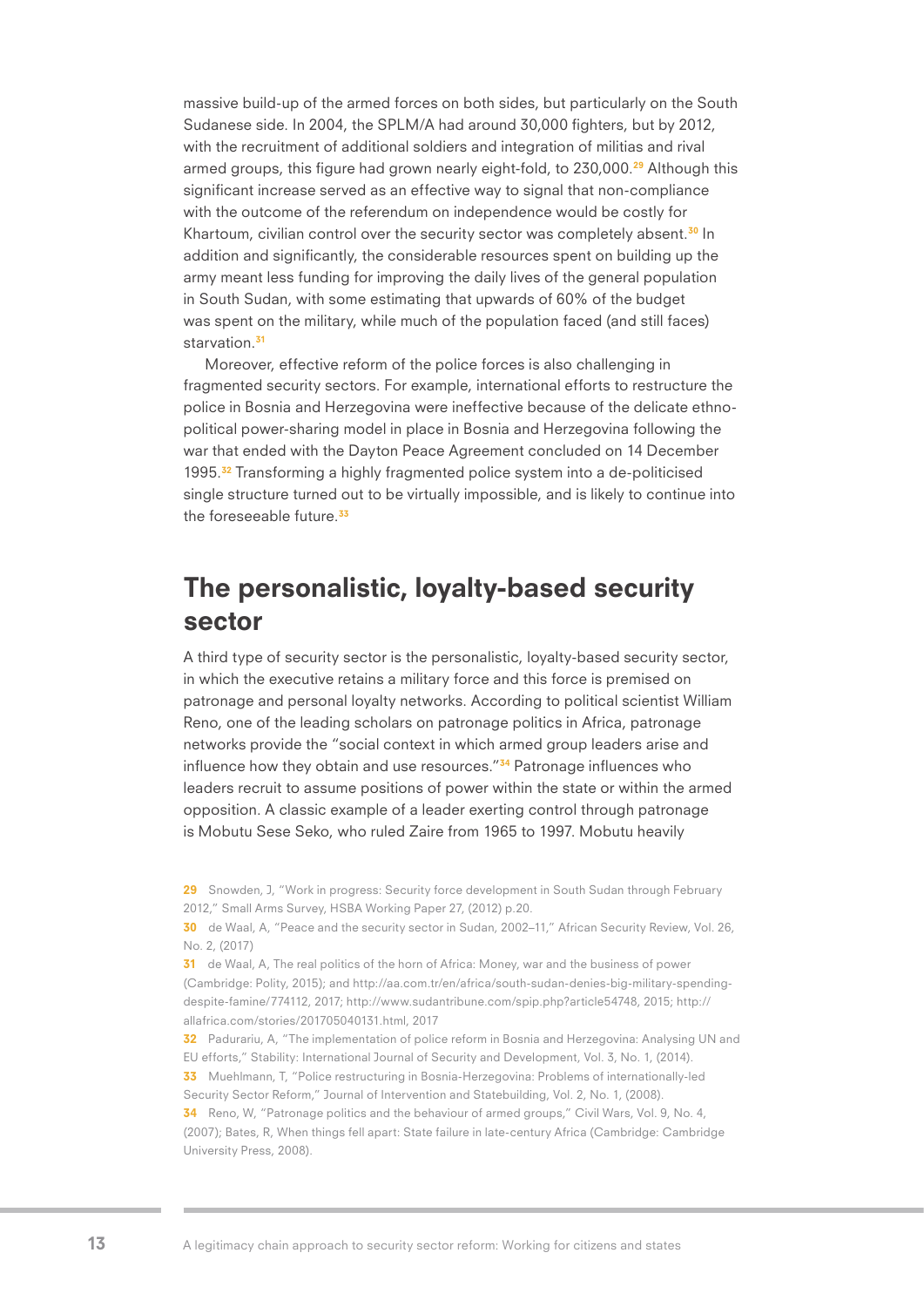privileged his tribe in order to stay in power.

Leaders of states that try to maintain security through patronage not only buy the loyalty of military and police forces, but also of militias that operate outside of the formal structures of the state. Of the 332 pro-government militias between 1981 and 2007 identified by Carey et al., 117 or 35% are connected to the government through an individual state official, as opposed to connected through a state or military institution, political party, or a subnational government.<sup>35</sup>

If there is stability in a loyalty-based security sector, it is likely due to the inability of the opposition to form a viable armed threat to the incumbent leader or warlord. Political scientist Jesse Driscoll explains how patronage politics is at the heart of post-conflict stability in Tajikistan.<sup>36</sup> Examining how the civil war in Tajikistan ended, Driscoll shows how the government side used the promise of future financial rewards to lure warlords into the state. A critical point of departure of this study is that while many civil wars end in a military victory by the incumbent regime, this rarely involves a comprehensive battlefield defeat. Instead, insurgent field commanders are often selectively co-opted within the state.

To test this argument, Driscoll created a dataset of 97 field commanders with biographical information on each of these commanders, including information such as the number of the fighters they command. Of these 97 field commanders, 57 joined the state between 1992 and 1997. A closer look at why these field commanders aligned with the state suggests that regardless of their individual characteristics, they were granted amnesty and allowed to make large sums of money. A survival analysis based on these data suggests that former warlords who had ties to the KGB or the former 'deep state' were relatively likely to keep their jobs. Yet Driscoll finds that in general warlords were likely to be pushed out of their jobs. By December 2006, only 16 out of the 57 field commanders that had joined the state between 1992 and 1997 remained. Former warlords were pushed out of their jobs at a rate of about three per year. As Driscoll puts it, "Most field commanders found that the arrangement which initially convinced them to join the state was void within a decade."<sup>37</sup> What is more, in most of the cases in which former warlords lost their jobs, this occurred in the context of pitting different warlord factions against one another. This suggests that in addition to co-opting, the regime led by President Emomali Rahmon also engaged in a divide-and-rule strategy to maintain a state monopoly on the use of legitimate violence within the state.

In a study that indirectly addresses dynamics related to patronage politics, political scientist Milli Lake shows that efforts to build post-conflict institutions aimed at establishing a rule of law are often undermined because of transactional politics. Lake draws on several data sources, including both NGO reports and media-based datasets like ACLED and the UCDP GED, to identify 329 conflict incidents in North Kivu and South Kivu between 2005 and 2012. With the help

<sup>35</sup> Carey, S, N Mitchell and W Lowe, "States, the Security Sector, and the monopoly of violence: A new database on pro-government militias," Journal of Peace Research, Vol. 50, No. 2, (2013). 36 Driscoll, J, "Commitment problems or bidding wars? Rebel fragmentation as peace building," Journal of Conflict Resolution, Vol. 56, No. 1, (2012). 37 Ibid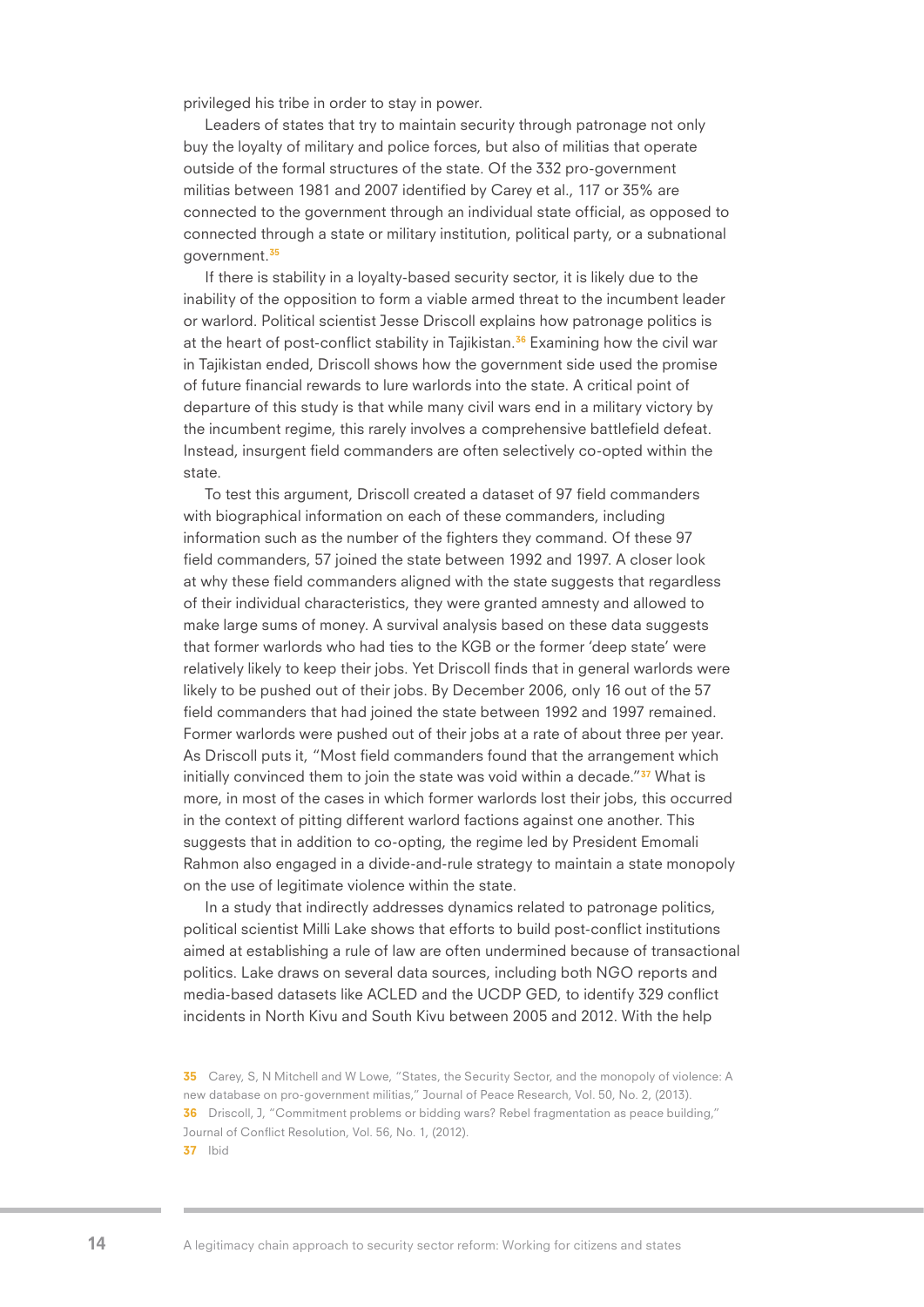of legal experts from the Democratic Republic of Congo (DRC), Lake finds that 79 of these 329 cases constituted a basis for a case file. Focusing on these 79 cases, Lake further finds that only 36 of these cases were in fact a case file. What is more, only eight of these 36 case files led to a trial. A qualitative assessment of the factors that explain why certain cases progress towards a trial suggests that elites often obstruct accountability efforts against adversaries when doing so can be exchanged for political, military, or economic payoffs from rival factions. In other words, Lake shows how the threat of possible prosecution is used as a bargaining strategy to acquire and retain power in these types of systems.<sup>38</sup>

Although the studies by Driscoll and Lake highlight that states with a loyalty-based security sector can be stable, they also show that this stability is contingent on an incumbent leader's ability to obtain and retain loyalty through the use of a mix of bribes and threats.

Social scientist Alex de Waal has studied these sorts of political dynamics, in which power is first and foremost about access to resources while at the same time resources are needed to sustain power and the various client networks that underpin those power positions. Therefore leaders of differing parties will try maximise their budget so as to maximise their chances of survival. According to de Waal: "By threatening or staging a rent-seeking rebellion, a commander, chief or local administrator attracts attention, advertises his intent and determination, and strikes up a round of bargaining. […] The rebellion is settled through a payroll peace: its leader is given a promotion and his fighters are put on the army payroll: arrears are paid, pay rises awarded, and more soldiers – real ones and ghosts – are salaried."<sup>39</sup>

South Sudan is exemplary here. According to de Waal, "[South Sudanese President Salva] Kiir's principal method for controlling southern Sudan was patronage not military power."<sup>40</sup> Telling in this regard is that at independence in January 2011, the SPLM/A had 745 officers of a general rank, a figure that is 40 more than the four US armed services combined and second only in the world to Russia.41 By generously handing out the general rank, Kiir had essentially bought loyalty.<sup>42</sup> Kiir and his followers also generated a budget to maintain the patronage system by enlisting ghost soldiers into the national army. The higher the salary of the soldiers within the South Sudanese army, the more funds could be generated through these ghost soldiers. It is therefore probably not a coincidence that, right after independence, the Legislative Assembly of South Sudan voted to double the pay of private soldiers to \$150 per month, which is more than twice that of soldiers in the Sudanese Armed Forces. This salary was further raised to \$220 in 2011. In 2006, more than 80 percent of military spending was allocated to military salaries and the military budget was overspent by 363 percent. These

40 de Waal, A, "Peace and the security sector in Sudan, 2002–11," African Security Review, Vol. 26, No. 2, (2017), p. 88.

41 Snowden, J, "Work in progress: Security force development in South Sudan through February 2012," Small Arms Survey, HSBA Working Paper 27, (2012), p.20.

42 It may be the case that 'rank patronage' is emerging as a solid social science indicator of SSR failure. See also Mashal, M, "Being an Afghan general is nice work if you can get it. And many do." The New York Times, 12 December 2016, p. A9.

<sup>38</sup> Lake, M, "Building the rule of war: Post-conflict institutions and the micro-dynamics of conflict in Eastern DR Congo," International Organisation, Vol. 71, No. 2, (2017).

**<sup>39</sup>** de Waal, p. 26.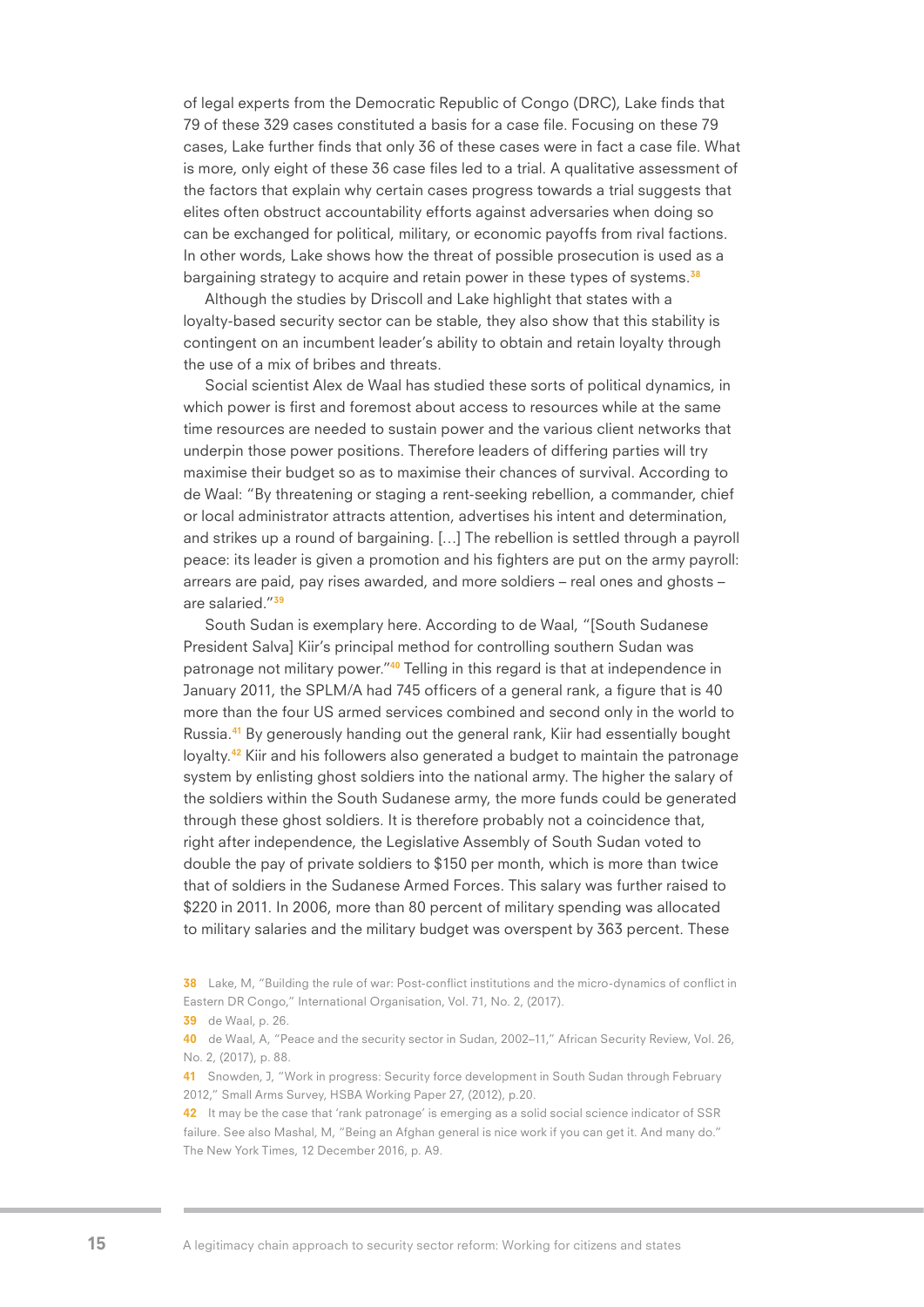figures were typical for the subsequent years.<sup>43</sup> The South Sudan case thus also illustrates that loyalty-based security sectors are by their very nature not likely to be well-managed, monitored or held accountable. Furthermore, they also mean that critical resources flow to a narrow segment of society rather than to the well-being of the broader population. This has serious consequences for SSR as out-of-work young people who are not part of the patronage network are forced either to leave to seek work, or become susceptible to employment in terrorist or illicit economic activity.

Crucially, the mismanagement of the oil sector (notably the 2012 shutdown of production) and the decline in oil prices meant that the South Sudanese government under Kiir was no longer able to pay for the loyalty of its followers, resulting in civil war.44 The outbreak of the civil war in South Sudan shows the instability of a regime that bases its power on patronage rather than military capacity.45 However, patronage and military capacity is not a black or white question. Leaders at the top of a patronage system commonly take great care to protect themselves, but this protection often comes from some kind of Praetorian Guard rather than the regular army.

In South Sudan one such elite guard is the Du Kot Beny: a militia from Kiir's home area and tribal community which is fiercely loyal to Kiir and his inner circle.46 The Du Kot Beny were fashioned into an efficient unit in the years following the conclusion of the CPA. The structure, recruitment, and equipment of such guards units is a tell: the most important post-conflict consideration for leaders is their own tenure, regardless of the sacrifices that tenure demands of citizens more broadly.<sup>47</sup>

A similar type of elite guard loyal to the executive can be found in Chad. Chad's national army is all-inclusive in terms of ethnicity and regional origins, but it is also a fairly ineffectual army. By contrast, the Chadian Presidential Guard, which includes some 5,000 well-trained and well- equipped soldiers, are drawn from a small societal circle.<sup>48</sup> This Chadian elite fighting force has prevented several coup attempts of the executive and has successfully defended the capital from rebel attacks several times.<sup>49</sup>

43 World Bank, Sudan: Public expenditure review, Synthesis report (Washington, DC: World Bank, 2007), p. 72; Nicols, R, DDR in Sudan: Too little, too late? (Geneva: Small Arms Survey, 2011), p. 14. 44 de Waal, A "When kleptocracy becomes insolvent: Brute causes of the civil war in South Sudan," African Affairs, Vol. 113, No. 452 (1 July 2014), pp. 347–369. Also see World Bank, "The World Bank in South Sudan," which claims an extreme poverty rate of 66% in 2015 (up from 45 percent in 2011) and 2015/16 GDP contracting by 6.3% (http://www.worldbank.org/en/country/southsudan/overview). 45 de Waal, A, "Peace and the security sector in Sudan, 2002-11," African Security Review, Vol. 26,

No. 2,

46 Ibid; de Waal; Weber, A, Transformation backlog in South Sudan: Security Sector Reforms stall in the face of growing autocracy (Berlin: German Institute for International and Security Affairs, 2012), pp. 2–3.

47 Kishi, R, "Special report: South Sudan — July 2016 update," ACLED, July 26, 2016. http:// www.crisis.acleddata.com/special-report-south-sudan-july-2016-update/. Also see, Pinaud, C, "Who's behind South Sudan's return to fighting, if it isn't Kiir or Machar?" The Conversation, July 12, 2016 (https://theconversation.com/whos-behind-south-sudans-return-to-fighting-if-it-isnt-kiir-ormachar-62352).

48 Debos, M, Living by the gun in Chad: Combatants, impunity and state formation (London: Zed Books, 2016).

49 Pamminger, G, "State-internal actors in the armed conflict in Chad," in Eufor Tchad/Rca Revisited, eds. Feichtinger, W and G Hainzl (Vienna: Institute for Peace Support and Conflict Management, 2009).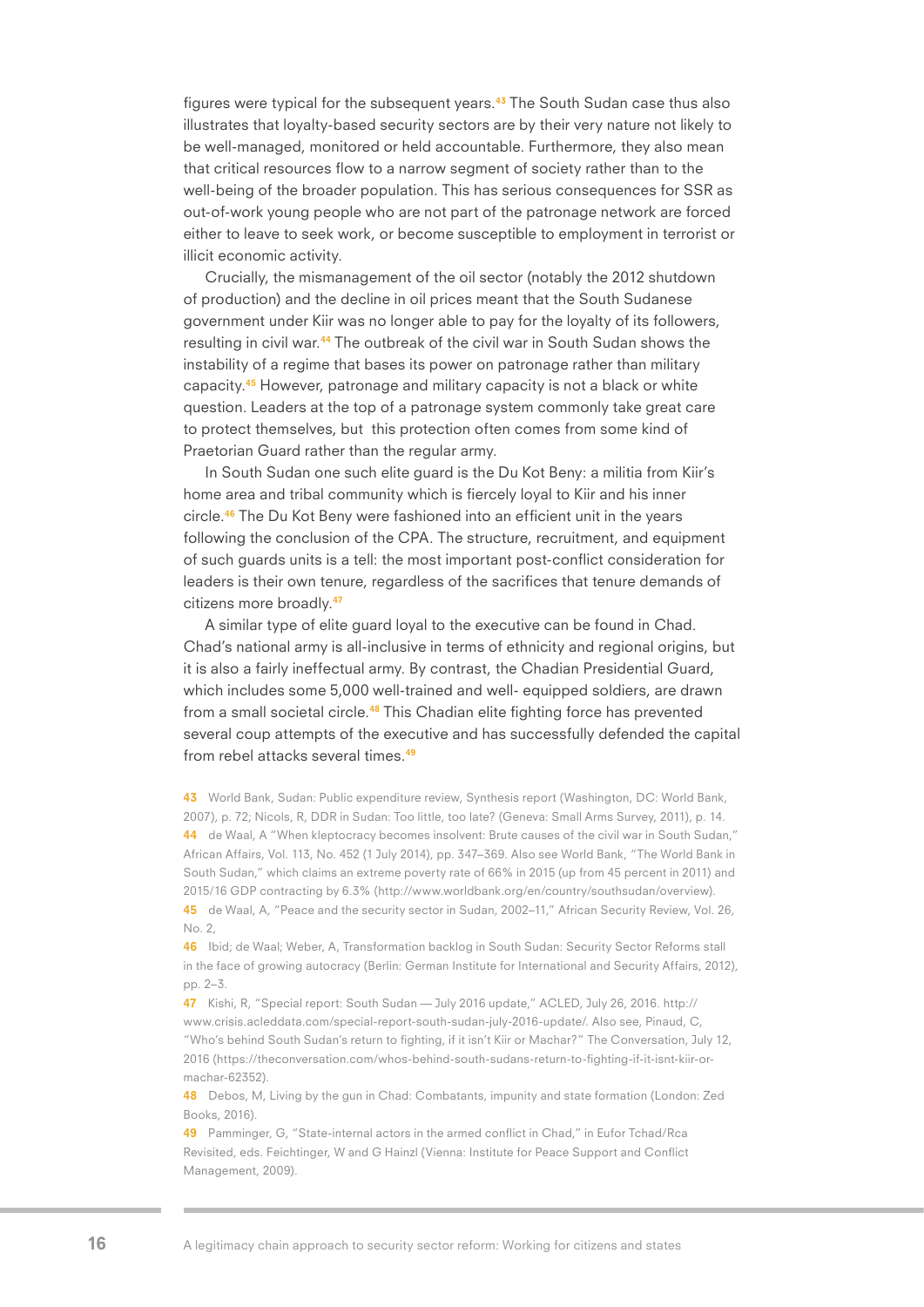The effectiveness of the Chadian elite force in preventing coup attempts illustrates the findings of a study by De Bruin. This quantitative study suggests that regimes that create additional security forces to counterbalance possible armed opposition, in fact, have a higher chance to experience a coup attempt. In other words, political turmoil is more likely in states with a security sector in which certain elements are not subject to civilian oversight. However, crucially, De Bruin also finds that coup attempts are less likely to succeed if a counterbalancing strategy is in place. Paradoxically then, in spite of the higher likelihood of coup attempts, the net risk of being ousted through a coup is less if a counterbalance force is in place. $50$  The next section addresses the prospects for holistic (and sustainable) SSR in each of the three security sector ideal types.

50 de Bruin, E, "Preventing coups d'état: How counterbalancing works," Journal of Conflict Resolution, (2017).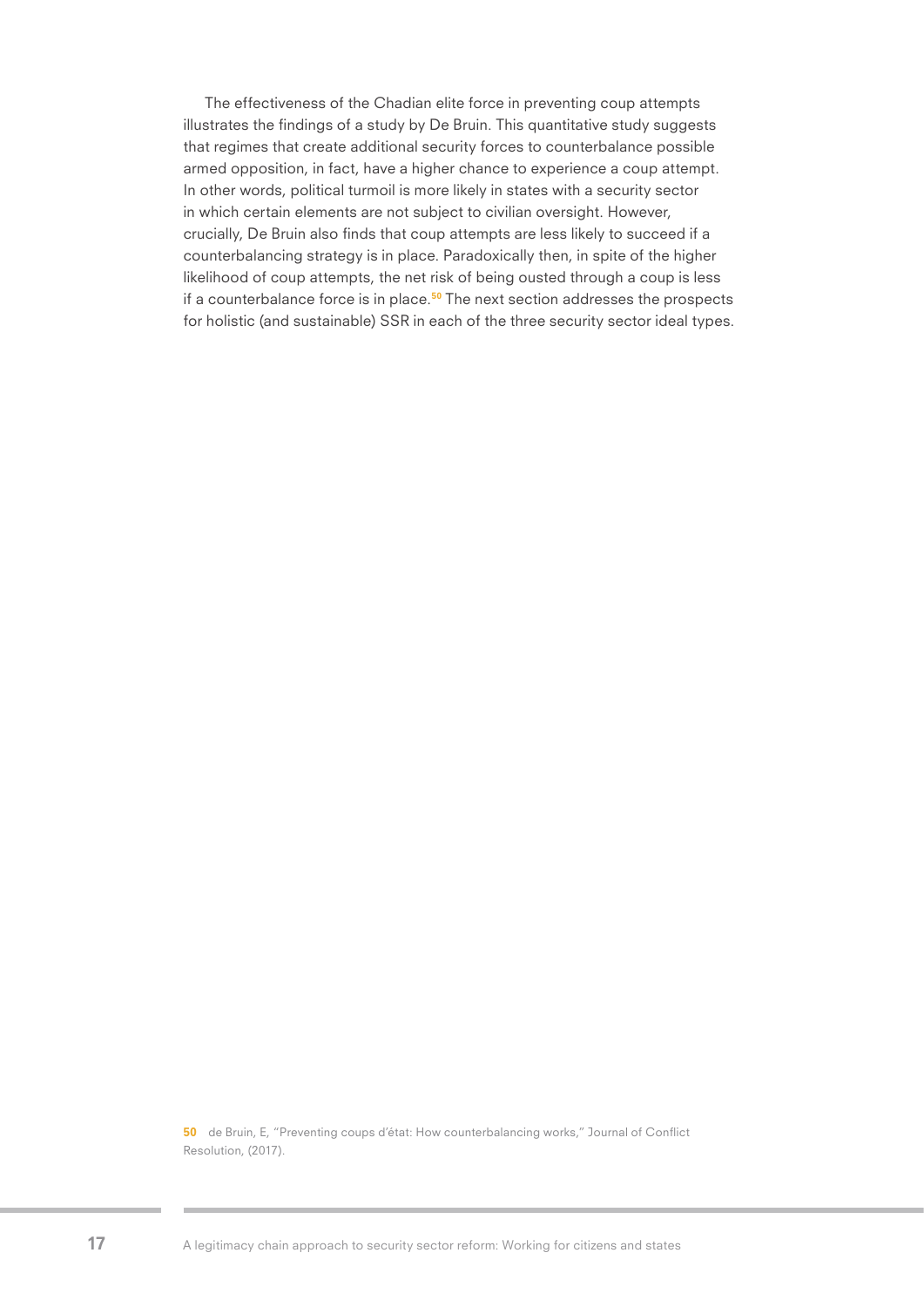### The legitimacy chain

3

The seminal 2005 OECD-DAC report on SSR concludes that "One of the clearest lessons of the past is that when problems in the security system are approached in a piecemeal fashion, without reference to broad goals and underlying structural problems, security-system governance is generally not improved significantly."<sup>51</sup> Sarah Detzner, in her review of contemporary SSR in Africa, concludes that SSR efforts "should be as holistic as possible, as reforming one portion of a highly-interconnected set of institutions (for example, police but not prisons) is unsustainable at best."<sup>52</sup> The best way to grasp the need for holistic security sector reform is to think of it as a "legitimacy chain" in which without a minimum threshold of link legitimacy, the security sector is not going to be able to function to secure the lives (and by extension, livelihoods) of a state's citizens. This section shows that in an integrated, unified security sector, legitimacy chains are most likely to be established, and to become selfsustaining.

At the heart of the successful SSR effort in Sierra Leone lies a policy that focused on both restructuring the army and the many alternative security providers. Security providers were seen as a system of actors that needed to be fully legitimated in order to be integrated and effective. Indeed, the first draft of the National Security Policy stressed that that national security was part of wider aspects of government activity, economics, and civil society.<sup>53</sup> Accordingly, policy- makers within Sierra Leone started to emphasise building the capacity of the police forces from 2001 onwards.<sup>54</sup> Thus, a relatively well-functioning police force, seen as legitimate by most citizens of Sierra Leone, subsequently helped

51 OECD, Guidelines on Security System Reform and Governance (Paris: OECD Publishing, 2005), p. 12.

52 Detzner, S, "Modern post-conflict Security Sector Reform in Africa: Patterns of success and failure," African Security review, Vol. 26, No. 2, (2017), p. 124.

53 Chanaa, J, Security Sector Reform: Issues, challenges and prospects (Oxford: Oxford University Press, 2002), p. 5.

54 OECD, Guidelines on Security System Reform and Governance (Paris: OECD Publishing, 2005), p. 46.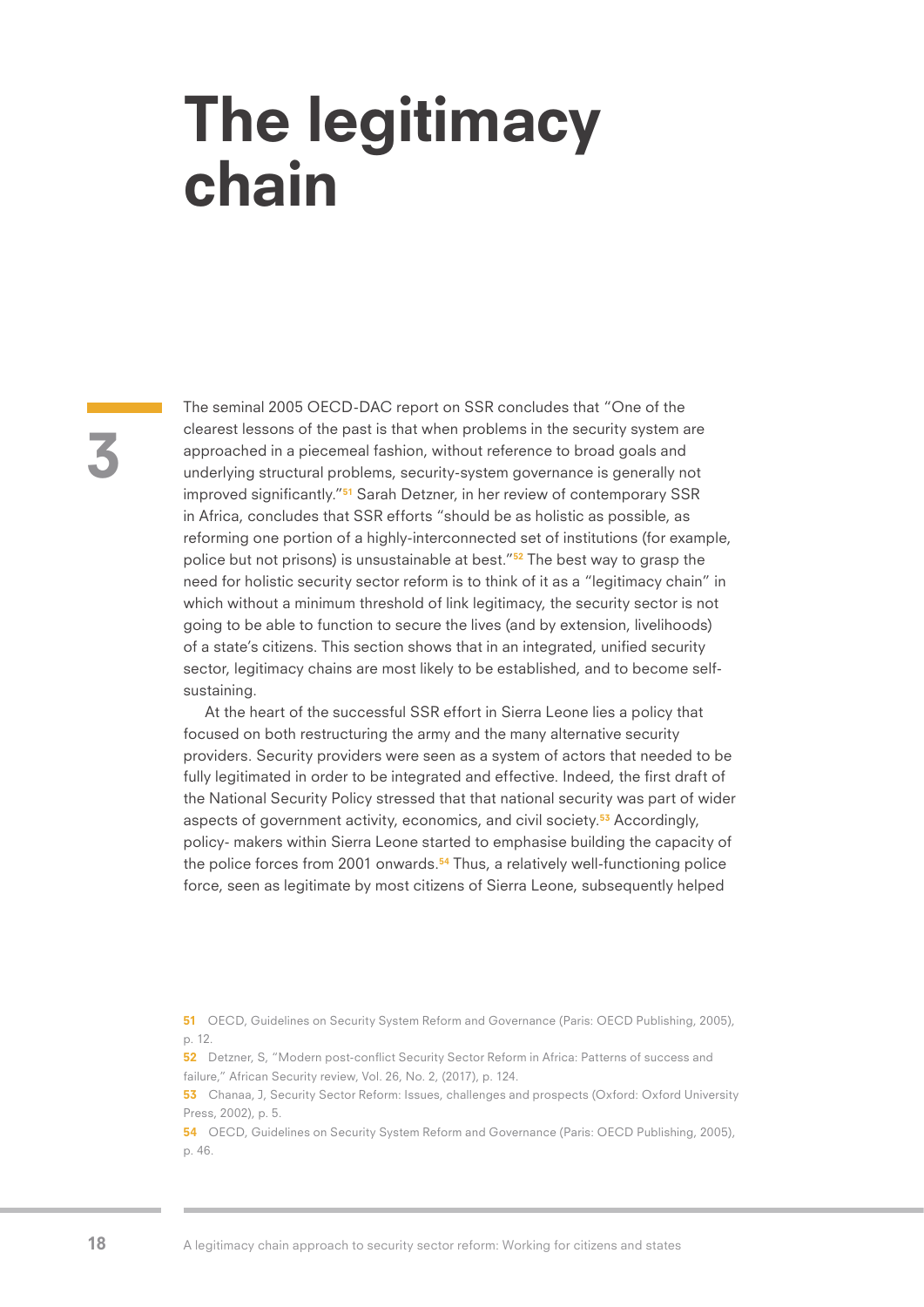to deliver security to the citizens of post-conflict Sierra Leone.<sup>55</sup>

In addition, the intelligence services were part of the SSR process in Sierra Leone. Post-conflict regimes often try to prevent any reform of intelligence services, as a lack of oversight over the intelligence services allows the government side to continue its repressive and corrupt activities.<sup>56</sup>56 Ashington-Pickett explains how one of the priorities of the SSR was to de-politicise the intelligence services through the systematic removal of party politics from the Office of National Security. The overall goal of this reform was to create an intelligence service that would "primarily support the rule of law and protect the constitution, not individuals, parties or tribal groupings."<sup>57</sup> The reform of the intelligence service in Sierra Leone was by and large successful, resulting in a high degree of civilian oversight and civil society involvement.<sup>58</sup> With its legitimacy enhanced, its effectiveness rose, again enhancing its legitimacy, and creating a self- sustaining positive spiral.

In addition to the reform of the police and the intelligence services, SSR in Sierra Leone focused on the reform of the armed forces, the ministry of defence, the judicial apparatus, and the prison system. In other words, SSR in Sierra Leone was truly holistic, not simply in conception (i.e. on paper), but policymakers undertook considerable personal risks to implement an integrated and comprehensive SSR. In the end these efforts succeeded: SSR in Sierra Leone contributed to a well-functioning integrated, unified security sector, which, in turn was effective at securing the lives Sierra Leone's citizens. Hence, the successful SSR in Sierra Leone suggests that it is crucial that all relevant actors—each link in the legitimacy chain—within the security sector are supported and included in SSR processes.

Compared to integrated, unified security sectors, the legitimacy chain is relatively unlikely to be secured across security sectors which are divided by territory and attached identities. By definition, in ethnic or territorially fragmented security sectors, the armed opposition continues to maintain a fighting force

55 Chanaa, J, Security Sector Reform: Issues, challenges and prospects (Oxford: Oxford University Press, 2002), pp. 4–5. Note that the critical importance of competent law enforcement personnel supported by a legitimate judicial system was noted by Sir Robert Thompson as a key component of counterinsurgency during the Malayan Emergency from 1948 to 1960. Thompson argued that because by its very nature, law enforcement criminalises violent actors, it simultaneously increases its own legitimacy and drains legitimacy from active or potential insurgents. Thompson was the first to argue that the real fight in a guerrilla war was not about insurgents or even ideology, but about legitimacy. If the incumbent government could maintain or reacquire legitimacy, it held the advantage almost regardless of the correlation of armed forces. The application of this insight to the SSR legitimacy chain should be clear. See Thompson, R, Defeating communist insurgency: Experiences from Malaya and Vietnam (London: Chatto and Windus, 1966).

56 Detzner, S, "Modern post-conflict Security Sector Reform in Africa: Patterns of success and failure," African Security review, Vol. 26, No. 2, (2017)

57 Ashington-Pickett, R, "National security and intelligence reform in Sierra Leone: 2000–2003", Working Paper Series, Security System Transformation in Sierra Leone, 1997-2007. Paper No. 10, Global Facilitation Network for Security Sector Reform and International Alert, Birmingham (University of Birmingham: 2008), p. 5. A similar dynamic emerged in El Salvador (see Toft, Securing the Peace, chapter 7).

58 Ashington-Pickett, R, "National security and intelligence reform in Sierra Leone: 2000–2003", Working Paper Series, Security System Transformation in Sierra Leone, 1997-2007. Paper No. 10, Global Facilitation Network for Security Sector Reform and International Alert, Birmingham (University of Birmingham: 2008)", pp. 4-5.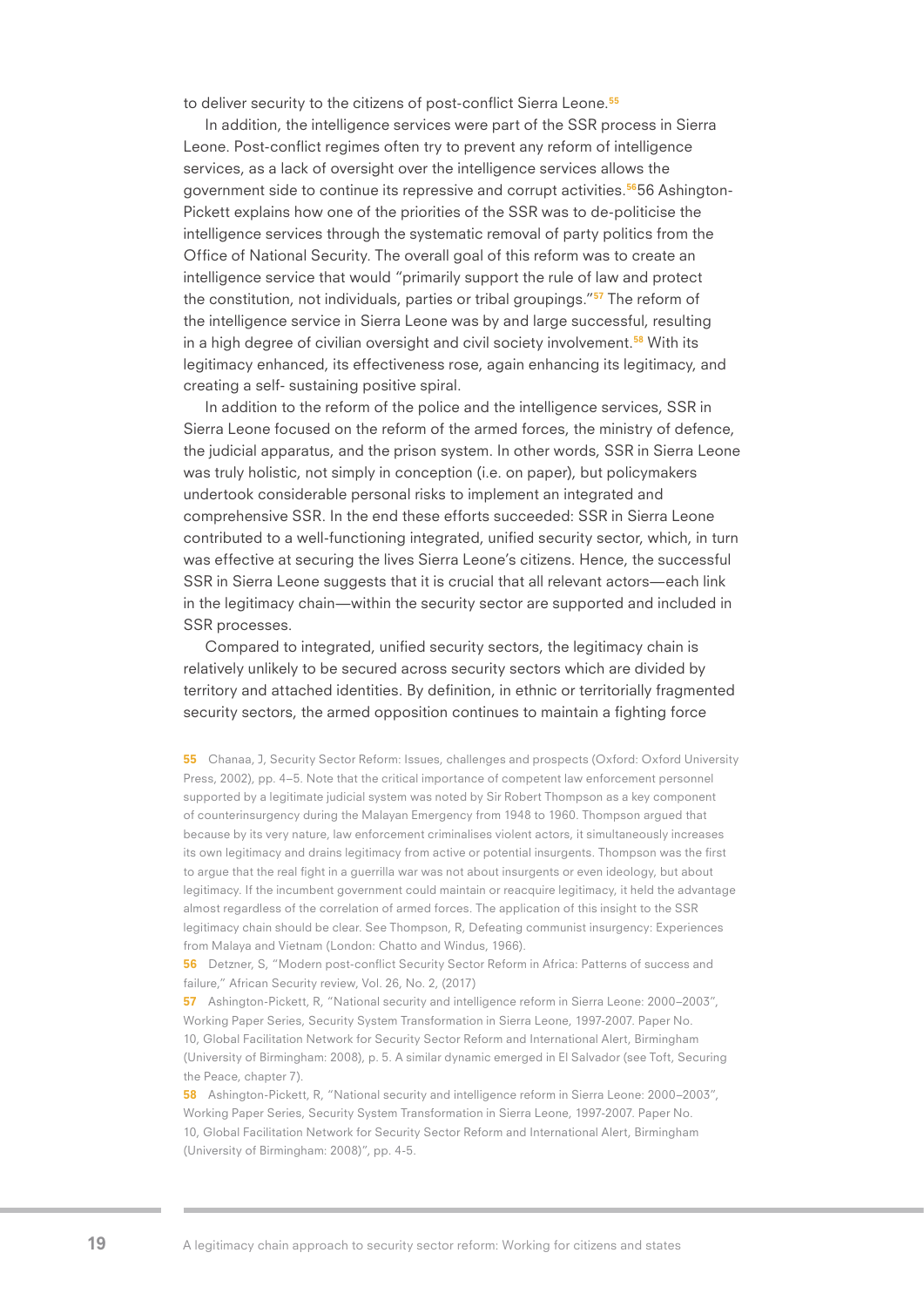in parallel to the government force. In essence, maintaining an armed force preserves a fall-back option of returning to violence.<sup>59</sup> One way incumbent regimes try to preserve an effective fall-back option, while pretending to engage in SSR, is to maintain or develop an effective intelligence service and an elite force. For instance, the Government of Sudan and the SPLM/A paid lip service to SSR by agreeing in the Comprehensive Peace Agreement of 2005 that they would support joint units, but they also maintained their own separate armed forces. Crucially, however, the peace agreement stipulated that the National Security Service had to dismantle its operational arm: "The National Security Service shall be professional and its mandate shall be advisory and focused on information gathering and analysis."60 Yet, this provision of the Comprehensive Peace Agreement was never implemented. Instead, the National Assembly adopted a bill which preserved the existing structure of the National Security Service. In fact, the National Security Service even gained command of a paramilitary force.<sup>61</sup>

Furthermore, since the former warring parties want to maintain an armed force as a fall-back option in states with a fragmented security sector, the military is often prioritised over police and other security institutions. Often limited financial resources are disproportionately used to strengthen the army, rather than to reform the security sector as a whole (e.g. by investing in an independent judiciary and well resourced police forces).<sup>62</sup> In addition, similar to the armed forces, whatever police forces do exist are usually fragmented. This undermines the legitimacy of the police force in areas where both rival forces are based. A telling example in this regard is post-conflict Bosnia and Herzegovina, where rival police forces often became caught up in local conflicts.<sup>63</sup>

However, it should be noted that in fragmented security sectors in which the rival forces are geographically separated (i.e. few to no isolated patchwork enclaves), former rebel parties most often manage to maintain order. As political scientist Rocklyn Williams points out rebel fighters often fulfil police functions in rebel controlled areas and have contributed positively to the physical security of

59 In an important theoretical article following immediately upon the heels of the collapse of the Cold War order, political scientist Barry Posen argued that in these situations, minority groups existed in a kind of security dilemma, in which none of the groups (including an incumbent government) could increase its own security without decreasing the security of neighbours, even in cases where ethnic actors did not actually wish to resume hostilities. Posen argued that because groups cannot sufficiently know the other side's intentions, and because recent violence makes worst-case assumptions about other actors seem most reasonable, the result is a mistrust spiral which tends to lead to mutual over-arming, and makes a resumption of civil war both more likely and, should fighting resume, more destructive. See Posen, B, "The security dilemma and ethnic conflict," Survival, Vol. 35, No. 1 (Spring 1993), pp. 27–47.

60 The CPA is available at: http://ucdp.uu.se/downloads/fullpeace/Sud%2020050109.pdf.

61 de Waal, A, "Peace and the security sector in Sudan, 2002–11," African Security Review, Vol. 26, No. 2

62 Detzner, S, "Modern post-conflict Security Sector Reform in Africa: Patterns of success and failure," African Security review, Vol. 26, No. 2, (2017)

63 Muehlmann, T, "Police restructuring in Bosnia-Herzegovina: Problems of internationally-led Security Sector Reform," Journal of Intervention and Statebuilding, Vol. 2, No. 1, (2008).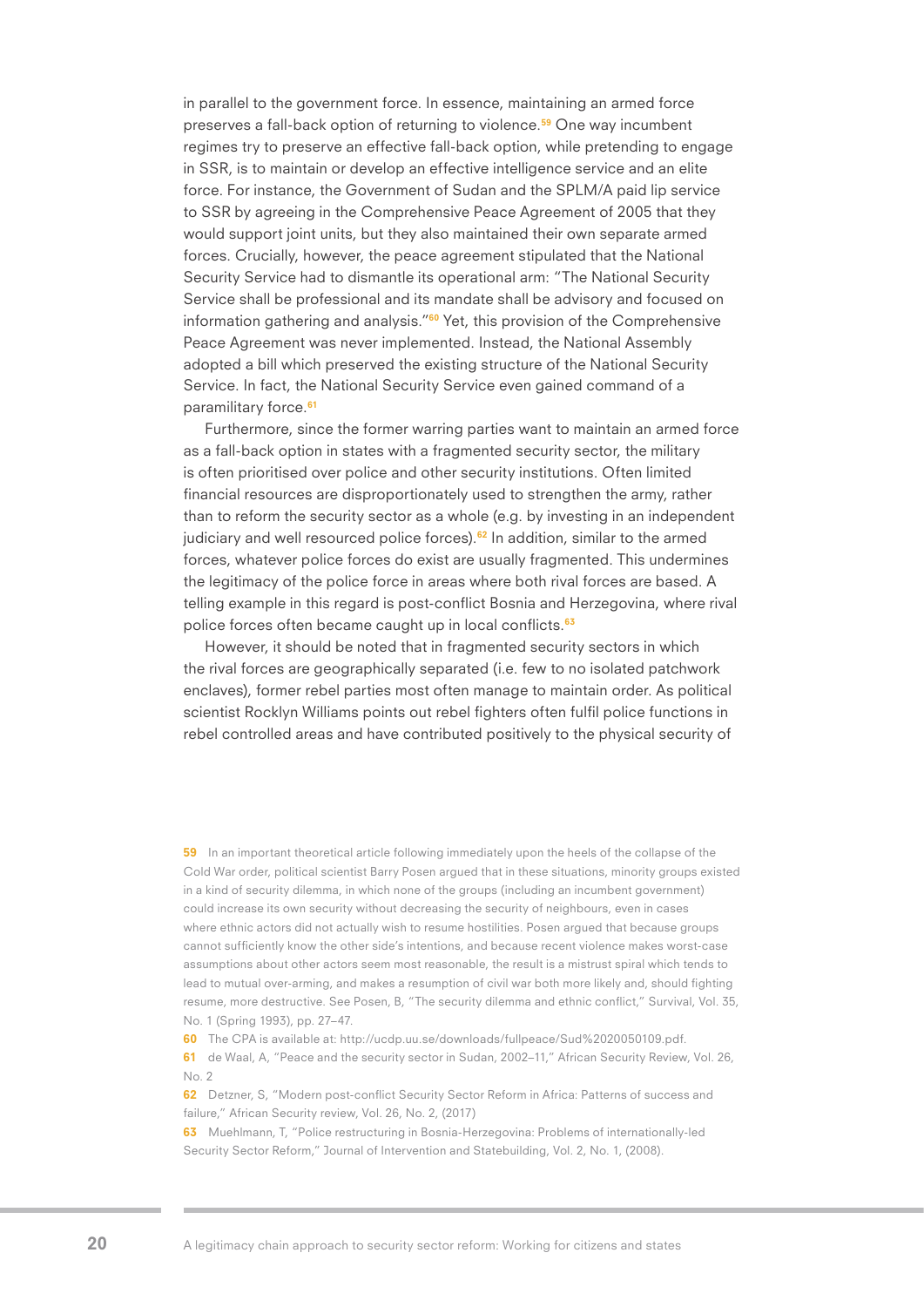their communities.<sup>64</sup> One need only consider the Kurdish pershmerga in northern Iraq which turned out to be the only force capable of providing resistance to the 2014 ISIS/L onslaught.

The legitimacy chain is unlikely to be secured in loyalty-based security sectors for at least five reasons. First, a disproportionate part of any financial resources available to provide security are spent on buying and maintaining loyalty rather than on transforming the security sector into something that can protect the livelihoods of a state's citizens.<sup>65</sup> Second, there is little civilian oversight in loyalty-based security sectors. Paying bribes is easier when there is no accountability.<sup>66</sup> Third, the judicial system in loyalty-based security sectors is often also corrupt, as legal impunity is exchanged for loyalty.<sup>67</sup> Fourth, the police are too often partial in loyalty- based security sectors. For instance, community police in South Sudan are known to take sides of loyalists in cattle disputes.<sup>68</sup> Similarly, in 2011 and 2012 Mali experienced a "police war" which has been blamed on widespread frustration over a corrupt police force.<sup>69</sup> Fifth, and most importantly, leaders within patronage-based systems almost always maintain a separate fighting force that is purposively kept outside of any reforms. Intelligence services and elite guard units in loyalty-based security sectors are usually excluded from SSR efforts because these units permit the government side to continue its repressive and corrupt activities.<sup>70</sup> This is not surprising, as the evidence suggests that elite forces are an effective instrument to thwart coup attempts.71 The implications are clear: in patronage-based security sectors, the chief objective is tenure maximisation for leader. Indeed, elite guards were left out SSR efforts in Chad, the DRC, and the Central African Republic.<sup>72</sup> In addition

64 Williams, R, "Africa and the challenges of Security Sector Reform," in Building stability in Africa: Challenges for the new millennium, eds. Cilliers, J and A Hilding-Norberg (Pretoria: Institute for Security Studies, 2000).

65 de Waal, A, "Peace and the security sector in Sudan, 2002–11," African Security Review, Vol. 26, No. 2, (2017); Reno, W, "Patronage politics and the behaviour of armed groups," Civil Wars, Vol. 9, No. 4, (2007)

66 de Waal, A, "Peace and the security sector in Sudan, 2002–11." African Security Review, Vol. 26. No. 2, (2017); Mobekk, E, "Security Sector Reform and the UN mission in the Democratic Republic of Congo: Protecting civilians in the East." International Peacekeeping, Vol. 16, No. 2, (2009), pp. 273–286.

67 Lake, M, "Building the rule of war: Post-conflict institutions and the micro-dynamics of conflict in Eastern DR Congo," International Organisation, Vol. 71, No. 2, (2017); Debos, M, Living by the gun in Chad: Combatants, impunity and state formation (London: Zed Books, 2016).

68 Pendle, N, "They Are Now Community Police: Negotiating the Boundaries and Nature of the Government in South Sudan through the Identity of Militarized Cattle-Keepers," International Journal on Minority and Group Rights Vol. 22, No. 3, (2016).

69 Caparini, M, "Ddr and Ssr Challenges in Mali," NUPI Working Paper No. 853. Oslo: Norwegian Institute of International Affairs, (2015), p. 21.

70 Detzner, S, "Modern post-conflict Security Sector Reform in Africa: Patterns of success and failure," African Security review, Vol. 26, No. 2, (2017)

71 de Bruin, E, "Preventing coups d'état: How counterbalancing works," Journal of Conflict Resolution, (2017)

72 Pamminger, G, "State-internal actors in the armed conflict in Chad," in Eufor Tchad/Rca Revisited, eds. Feichtinger, W and G Hainzl (Vienna: Institute for Peace Support and Conflict Management, 2009), p. 61; Berman, E and L Lombard, The Central African Republic and small arms: A regional tinderbox (Geneva: Small Arms Survey, 2008), p.16; Eastern Congo Initiative, The Democratic Republic of the Congo: Taking a Stand on Security Sector Reform (Washington, DC: 2012), p. 9.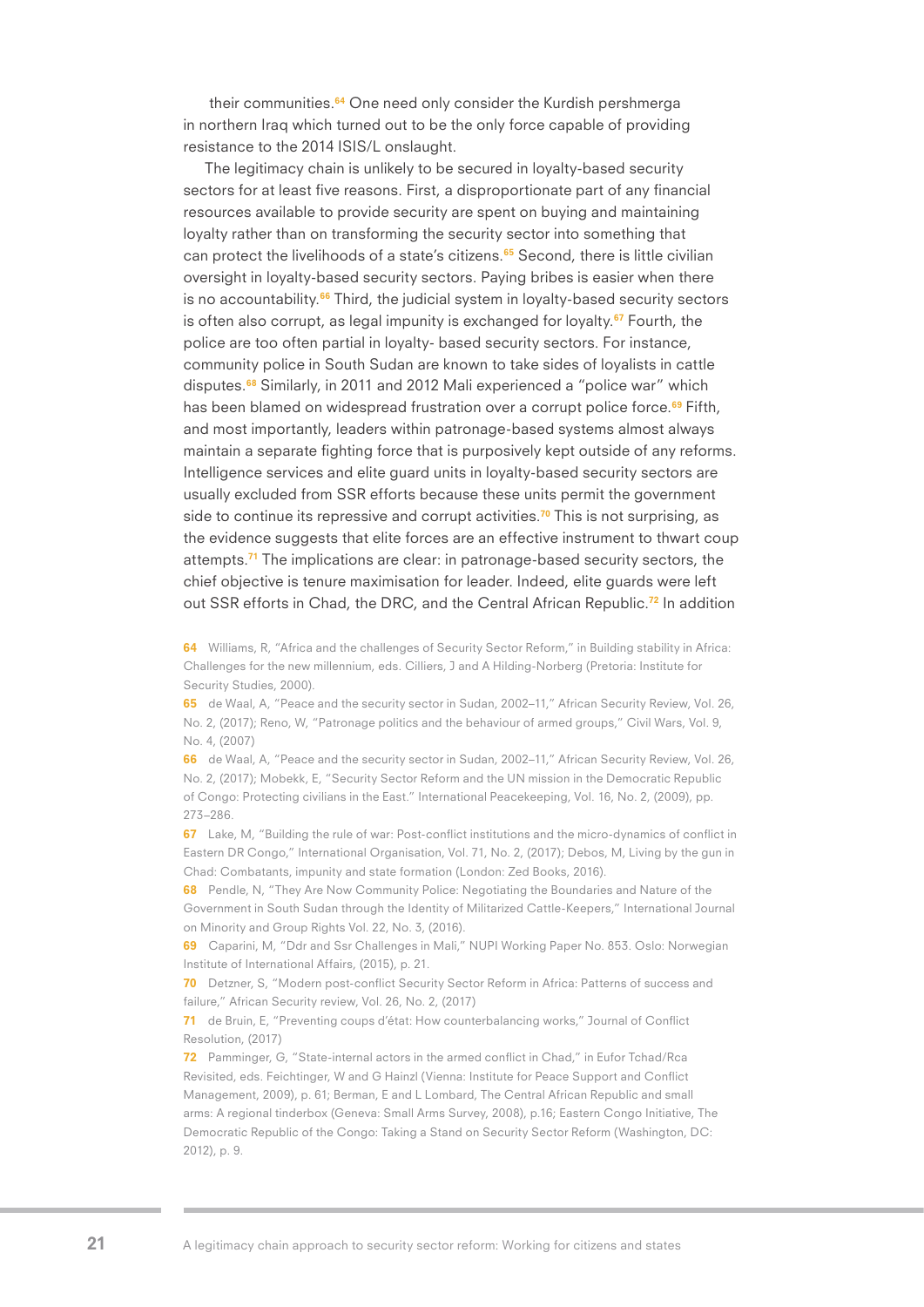to elite troops, governments in states with a loyalty-based security sector often sponsor armed militias.<sup>73</sup> Carey et al. identify 332 pro- government militias between 1981 and 2007.74 Detzner notes how "governments often resist the inclusion of these non-state actors in SSR efforts, because to do so would be to forfeit a valuable, semi-deniable tool."<sup>75</sup>

In short, when assessing post-Cold War SSR efforts, effective SSR proved rare or when implemented, ephemeral. A plausible explanation for this common inability to secure the entire 'legitimacy chain' is that post-conflict, most security sectors are either fragmented or loyalty- based.

73 Jentzsch, C et al., "Militias in civil wars," Journal of Conflict Resolution, Vol. 59, No. 5, (2015); Raleigh, C, "Pragmatic and promiscuous: Explaining the rise of competitive political militias across Africa," Journal of Conflict Resolution Vol. 60, No. 2, (2016). 74 Carey, S, N Mitchell and W Lowe, "States, the Security Sector, and the monopoly of violence: A new database on pro-government militias," Journal of Peace Research, Vol. 50, No. 2 (2013).

75 Detzner, S, "Modern post-conflict Security Sector Reform in Africa: Patterns of success and failure," African Security review, Vol. 26, No. 2, (2017), p.123.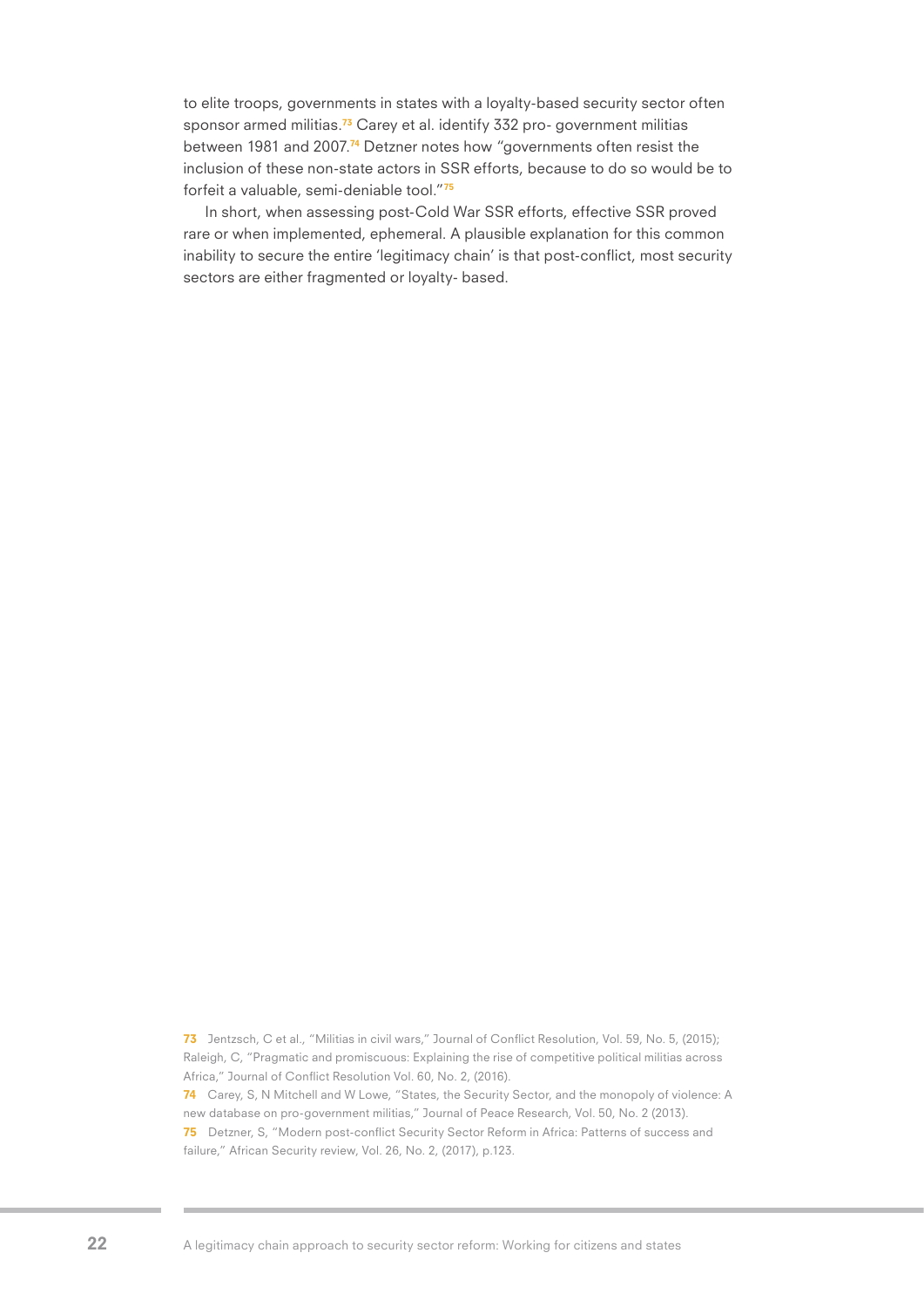## Conclusion

4

In conclusion, there are many different security institutions and types of security systems and some work better than others. An integrated security sector seems to make a resumption to civil war rare and it also seems to do relatively well in terms of securing the livelihoods of citizens (these two factors are clearly related). Nominal states with fragmented security sectors are also relatively unlikely to experience a relapse to war, particularly if the rival forces anticipate that taking up fighting again would be too costly. Yet, because rival parties in a fragmented security sector want to preserve the fall-back option of resuming war, they are more likely to build up a strong fighting force than to reform the entire security sector. Some links in the chain will remain too weak to support either effective or lasting reform. This means that the focus rests on military security rather than a broader human security. States with loyalty-based security sectors are relatively unstable. Even when there is peace, challengers are likely to seek control of the state and the rewards that go with it or, alternatively, challengers want a higher price for their loyalty and take up arms to bargain for a higher price. Moreover, the corruption epidemic in loyalty-based security sectors means that this type of security sector does relatively poorly in terms of ensuring human security as resources are diverted to building up those forces and securing their loyalty.

When looking at different cases of security sector reform initiatives, one can observe a number of idiosyncratic features across cases. However, it is clear that security provisions in general most likely function for a citizen body if the regime reforms the entire security sector: all the links in the chain including the military, the police, a supporting impartial judiciary (including an effective prison system), and a truly national intelligence service, all staffed by individuals who have primary loyalty and accountability to the population more broadly – in other words, truly public servants.<sup>76</sup> Legitimacy can be generated in different ways, but post-conflict regimes enjoy higher levels of legitimacy when citizens believe that the government is working for them, not as a predator; and that all citizens are treated in the same way. For this reason, regimes often enjoy high levels of legitimacy when the security sector transforms into an integrated, unified security sector. Ethiopia and Sierra Leone are telling examples in this regard. However,

76 On this point see e.g. Arreguín-Toft, I, "The meaning of 'State Failure': Public service, public servants, and the contemporary Afghan state," International Area Studies Review, Vol. 15, No. 3, (2012), pp. 263–278.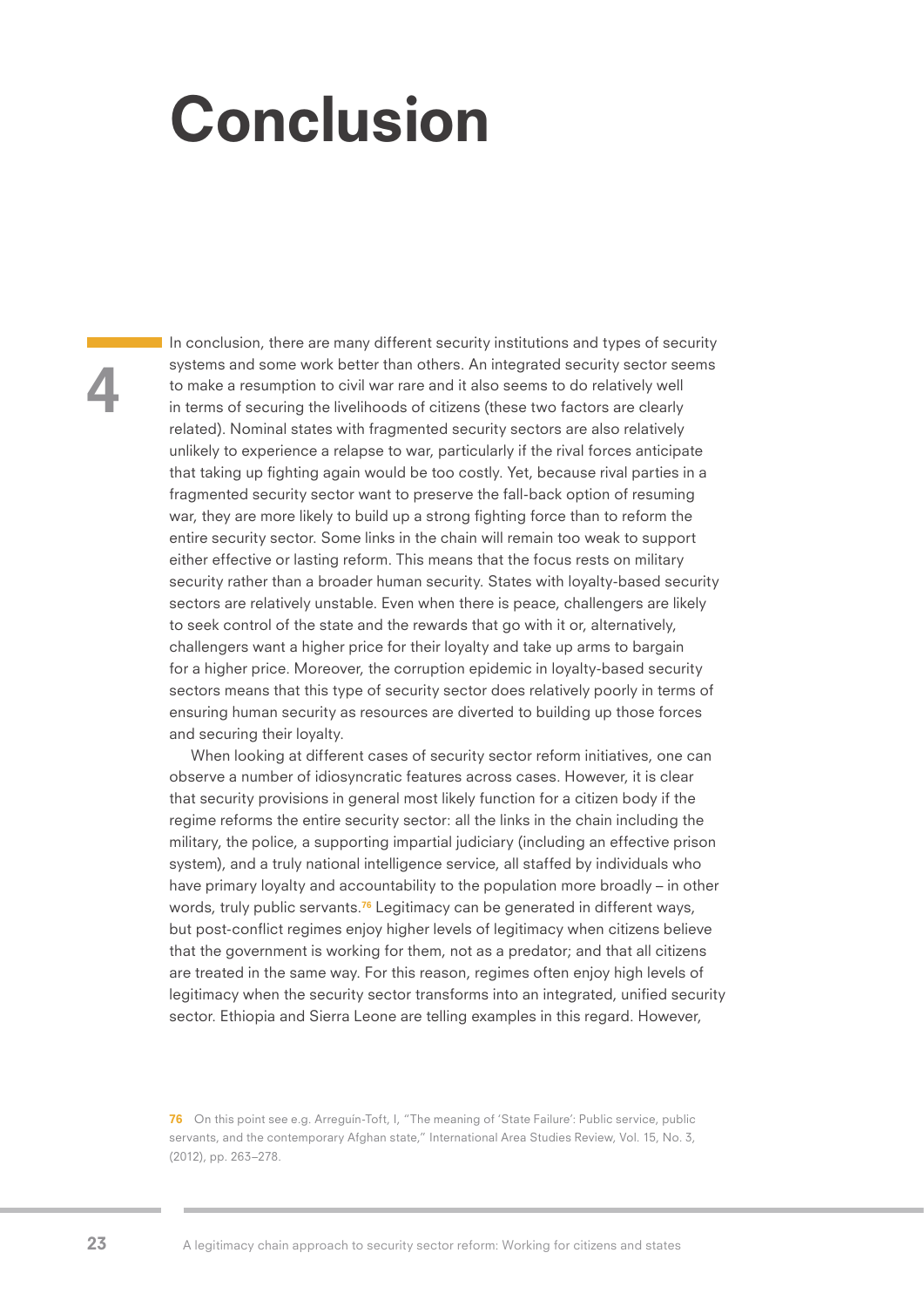integrated security sectors are rare in post-conflict states.77 The key question is this: if structure largely determines outcomes, what tools might domestic actors and well-meaning third parties have to identify and enable a comprehensive approach to SSR. How do we move from fragmented and loyalty-based security sectors to integrated ones?

The SSR in Sierra Leone suggest that it is crucial for the effectiveness of SSR that the security sector is secured and made effective along the entire legitimacy chain. Planning for this has to be undertaken in advance, and appropriate resources and oversight devoted to a holistic approach.

SSR efforts should not only focus on the military, but also on government sponsored militias, the police, the judicial apparatus, the prison system, and the intelligence services. Only by doing so can the system become self-sustaining: a critical concern in an era where even limited and well- intended foreign assistance is sooner or later going to be viewed as illegitimate by the societies and governments they are attempting to help.

77 Berhe, M, "The Ethiopian post-transition Security Sector Reform experience: Building a national army from a revolutionary democratic army", African Security Review, Vol. 26, No. 2, 2017; Ashington-Pickett, R, "National security and intelligence reform in Sierra Leone: 2000–2003", Working Paper Series, Security System Transformation in Sierra Leone, 1997-2007. Paper No. 10, Global Facilitation Network for Security Sector Reform and International Alert, Birmingham (University of Birmingham: 2008). There is a risk of conceptual-contextual divide as a result of the integrated, unified security sector being such a rare outcome of SSR processes. On this, see Sedra, M, "European approaches to Security Sector Reform: Examining trends through the lens of Afghanistan," European Security, Vol. 15, No. 3, (2006).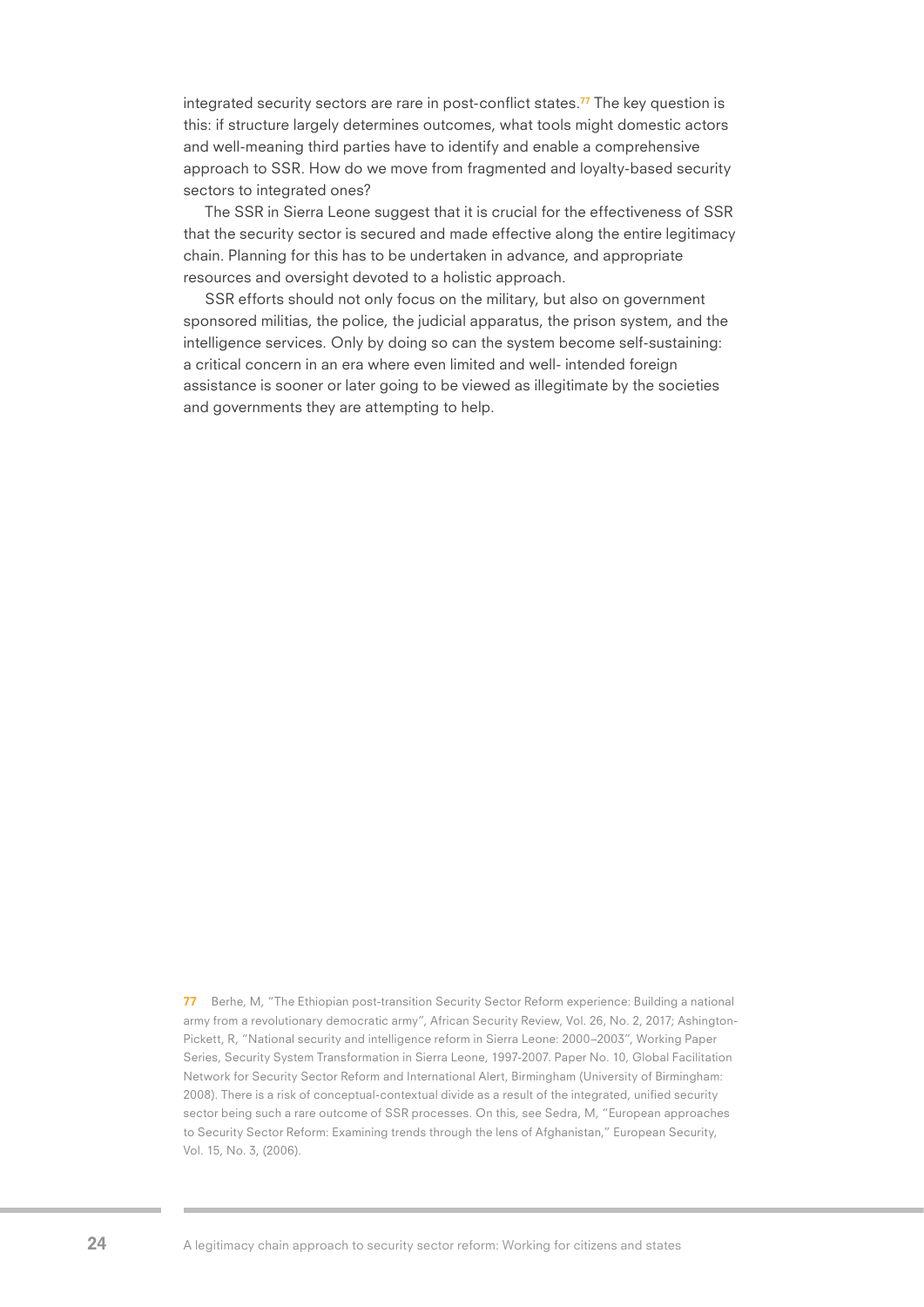## References

### 5

Anadolu Post, "South Sudan denies big military spending despite famine", accessed at http://aa.com.tr/en/africa/south-sudan-denies-big-militaryspending-despite-famine/774112 (March 2017)

Ashington-Pickett, R, "National security and intelligence reform in Sierra Leone: 2000–2003", Working Paper Series, Security System Transformation in Sierra Leone, 1997-2007. Paper No. 10, Global Facilitation Network for Security Sector Reform and International Alert, Birmingham (University of Birmingham: 2008)

Berman, E and Lombard, L, The Central African Republic and small arms: A regional tinderbox (Geneva: Small Arms Survey, 2008)

de Bruin, E, "Preventing coups d'état: How counterbalancing works," Journal of Conflict Resolution, (2017)

Call, C, Why peace fails: The causes and prevention of civil war recurrence (Georgetown University Press, 2012)

Call, C, "Assessing El Salvador's transition from civil war to peace," in Ending Civil Wars: The Implementation of Peace Agreements, eds. Stedman, S, D Rothchild and E Cousens, (Boulder, CO: Lynne Rienner Publishers, 2002)

Caparini, M, "Ddr and Ssr Challenges in Mali," NUPI Working Paper No. 853. Oslo: Norwegian Institute of International Affairs, (2015)

Carey, S, Mitchell, N, and Lowe, W, "States, the Security Sector, and the monopoly of violence: A new database on pro-government militias," Journal of Peace Research, Vol. 50, No. 2, (2013)

Chanaa, J, Security Sector Reform: Issues, challenges and prospects (Oxford: Oxford University Press, 2002).

Comprehensive Peace Agreement between The Government of The Republic of The Sudan and The Sudan People's Liberation Movement/Sudan People's Liberation Army, http://ucdp.uu.se/downloads/fullpeace/Sud%2020050109.pdf (2005).

Debos, M, Living by the gun in Chad: Combatants, impunity and state formation (London: Zed Books, 2016)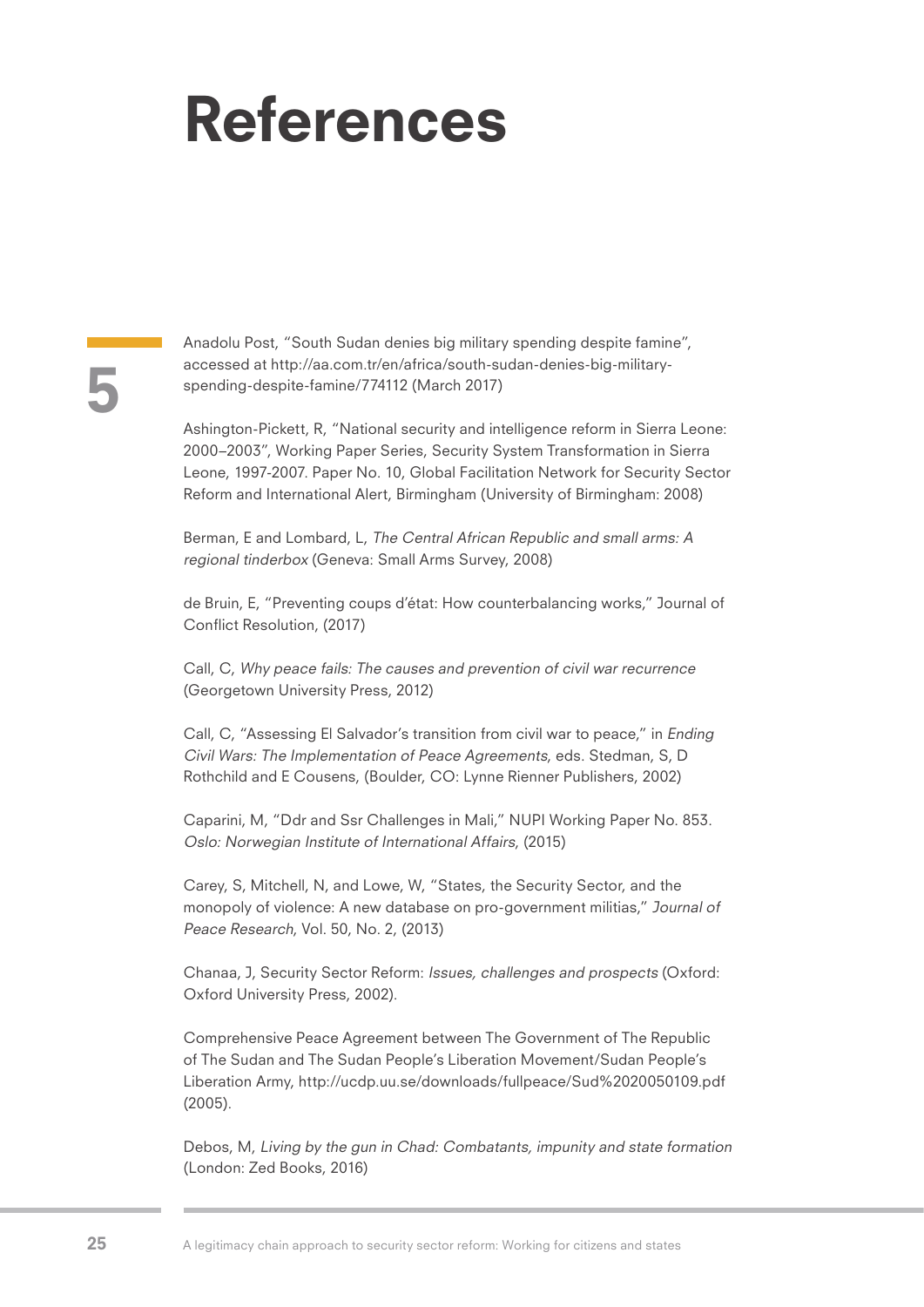Detzner, S, "Modern post-conflict Security Sector Reform in Africa: Patterns of success and failure," African Security review, Vol. 26, No. 2, (2017)

Driscoll, J, "Commitment problems or bidding wars? Rebel fragmentation as peace building," Journal of Conflict Resolution, Vol. 56, No. 1, (2012).

The East African, "East Africa Military Spending Down By \$600m". http://allafrica. com/stories/201705040131.html (May 2017).

Eastern Congo Initiative, The Democratic Republic of the Congo: Taking a stand on Security Sector Reform (Washington, DC: 2012)

Glassmyer, K and Sambanis, N, "Rebel—military integration and civil war termination," Journal of Peace Research, Vol. 45, No. 3 (2008).

Hartzell, C, "Mixed motives? Explaining the decision to integrate militaries at civil war's end," in New armies from old: Merging competing military forces after civil wars, ed. Licklider, R (Washington, D.C.: Georgetown University Press, 2014)

Knight, M, "Security Sector Reform, democracy, and tire social contract: From implicit to explicit," Journal of Security Sector Management Vol. 7, No. 1 (2009)

Krebs, R and Licklider, R, "United they fall: Why the international community should not promote military integration after civil war," International Security, Vol. 40, No. 3, (2016)

Kumar, K and Ottaway, M, "From bullets to ballots: A summary of findings from six post-conflict election studies," paper presented at a Conference on Promoting Democracy, Human Rights and Reintegration in Post-Conflict Societies (Washington, D.C.: USAID, October 1997).

Kishi, R, "Special report: South Sudan — July 2016 update," ACLED, July 26, 2016. http://www.crisis.acleddata.com/special-report-south-sudan-july-2016 update/

Lake, M, "Building the rule of war: Post-conflict institutions and the microdynamics of conflict in Eastern DR Congo," International Organisation, Vol. 71, No. 2, (2017)

Jackson, P, "SSR and post-conflict reconstruction: The armed wing of statebuilding?," in The future of Security Sector Reform, ed. Sedra, M (Waterloo: CIGI, 2010)

Jentzsch, C, Kalyvas, S, and Schubiger, L, "Militias in civil wars," Journal of Conflict Resolution, Vol. 59, No. 5, (2015)

Mashal, M, "Being an Afghan general is nice work if you can get it. And many do." The New York Times, 12 December 2016

Mobekk, E, "Security Sector Reform and the UN mission in the Democratic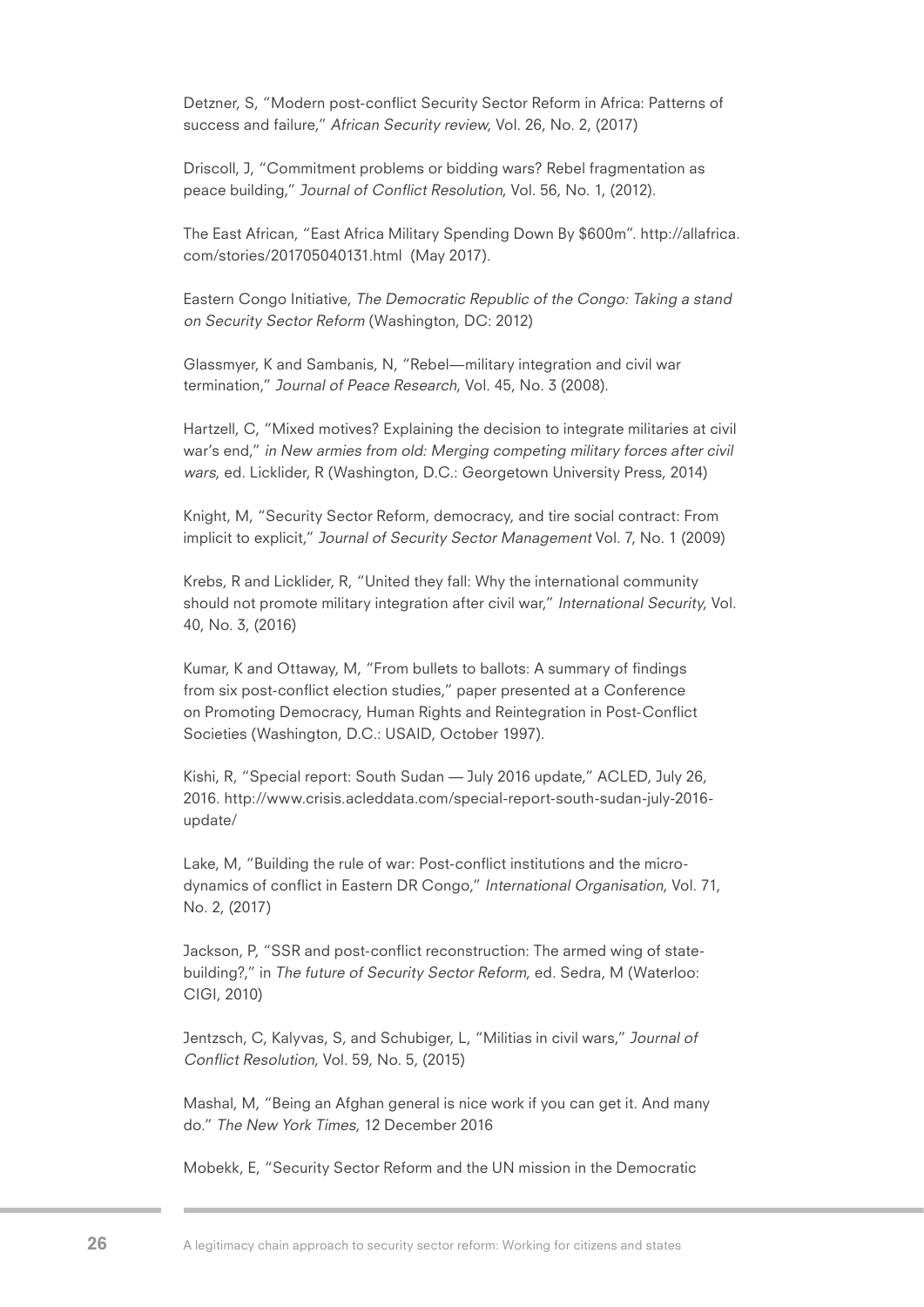Republic of Congo: Protecting civilians in the East." International Peacekeeping, Vol. 16, No. 2 (2009), pp. 273–286.

Muehlmann, T, "Police restructuring in Bosnia-Herzegovina: Problems of internationally-led Security Sector Reform," Journal of Intervention and Statebuilding, Vol. 2, No. 1, (2008)

Nicols, R, DDR in Sudan: Too little, too late? (Geneva: Small Arms Survey, 2011)

OECD, Guidelines on Security System Reform and Governance (Paris: OECD Publishing, 2005)

Padurariu, A, "The implementation of police reform in Bosnia and Herzegovina: Analysing UN and EU efforts," Stability: International Journal of Security and Development, Vol. 3, No. 1, (2014)

Pamminger, G, "State-internal actors in the armed conflict in Chad," in Eufor Tchad/Rca Revisited, eds. Feichtinger, W and G Hainzl (Vienna: Institute for Peace Support and Conflict Management, 2009).

Pendle, N, "They Are Now Community Police: Negotiating the Boundaries and Nature of the Government in South Sudan through the Identity of Militarized Cattle-Keepers," International Journal on Minority and Group Rights Vol. 22, No. 3, (2016)

Pinaud, C, "Who's behind South Sudan's return to fighting, if it isn't Kiir or Machar?" The Conversation, July 12, 2016, https://theconversation.com/whosbehind-south-sudans-return-to-fighting-if-it-isnt-kiir-or-machar-62352

Posen, B, "The security dilemma and ethnic conflict," Survival, Vol. 35, No. 1 (Spring 1993), pp. 27–47.

Raleigh, C, "Pragmatic and promiscuous: Explaining the rise of competitive political militias across Africa," Journal of Conflict Resolution Vol. 60, No. 2, (2016)

Reno, W, "Patronage politics and the behaviour of armed groups," Civil Wars, Vol. 9, No. 4 (2007); Bates, R, When things fell apart: State failure in late-century Africa (Cambridge: Cambridge University Press, 2008)

Snowden, J, "Work in progress: Security force development in South Sudan through February 2012," Small Arms Survey, HSBA Working Paper 27, (2012)

Sudan Tribune, "South Sudanese military spending 'highest' in the region". http:// www.sudantribune.com/spip.php?article54748 (April 2015)

Thompson, R, Defeating communist insurgency: Experiences from Malaya and Vietnam (London: Chatto and Windus, 1966)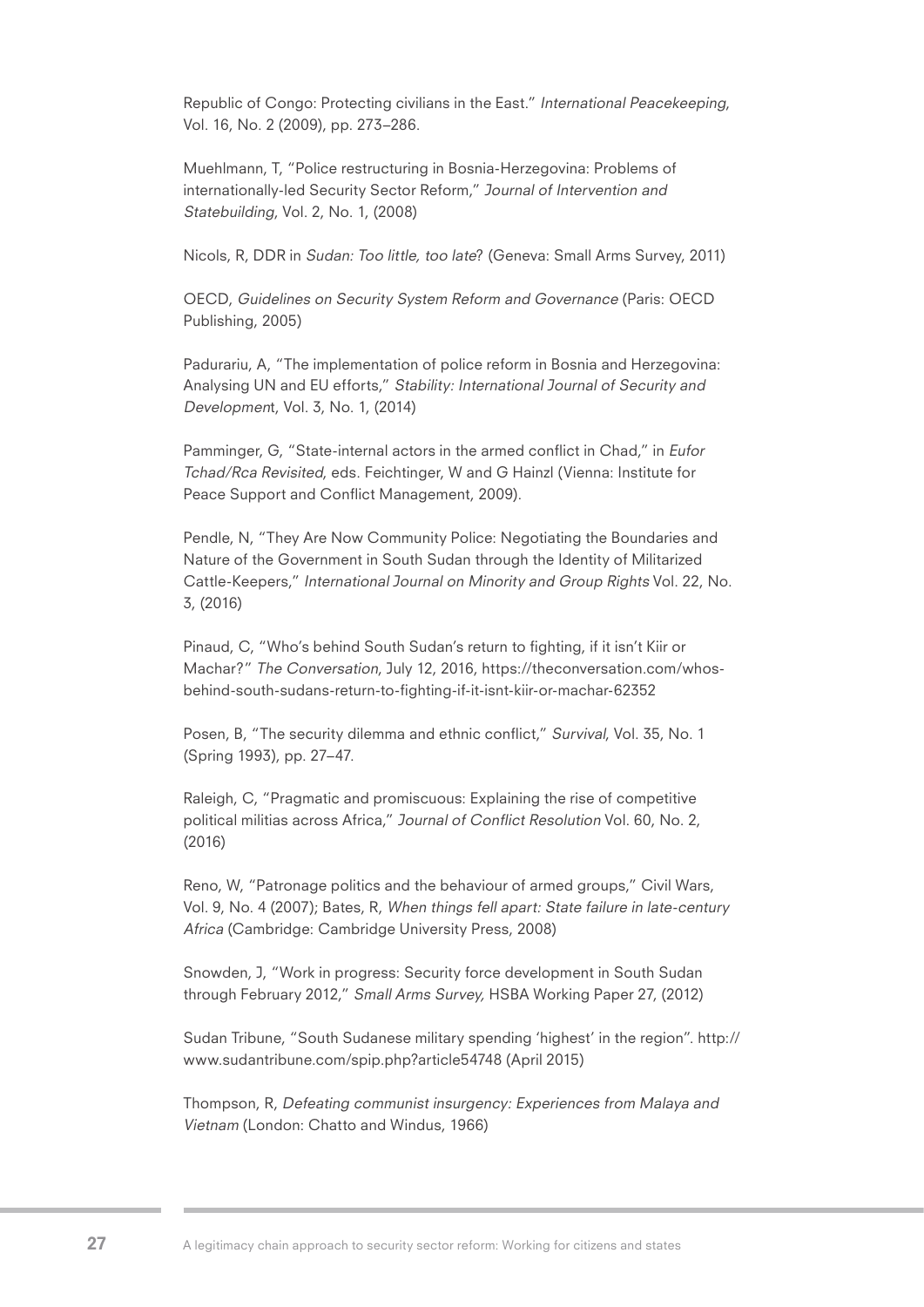Toft, M, Securing the peace: The durable settlement of civil wars, (Princeton University Press, 2009)

United Nations Department of Peacekeeping Operations, African Perspectives on Security Sector Reform (New York: United Nations, 2010)

de Waal, A, "When kleptocracy becomes insolvent: Brute causes of the civil war in South Sudan," African Affairs, Vol. 113, No. 452 (1 July 2014), pp. 347–369.

de Waal, A, The real politics of the horn of Africa: Money, war and the business of power (Cambridge: Polity, 2015)

de Waal, A, "Peace and the security sector in Sudan, 2002–11," African Security Review, Vol. 26, No. 2, (2017)

Wagner, R, "The causes of peace," in Stopping the Killing: How Civil Wars End, ed. Licklider, R (New York: New York University Press), pp. 235–268.

Weber, A, Transformation backlog in South Sudan: Security Sector Reforms stall in the face of growing autocracy (Berlin: German Institute for International and Security Affairs, 2012)

Williams, R, "Africa and the challenges of Security Sector Reform," in Building stability in Africa: Challenges for the new millennium, eds. Cilliers, J and A Hilding-Norberg (Pretoria: Institute for Security Studies, 2000).

World Bank, Sudan: Public expenditure review, Synthesis report (Washington, DC: World Bank, 2007)

World Bank, "The World Bank in South Sudan," http://www.worldbank.org/en/ country/southsudan/overview